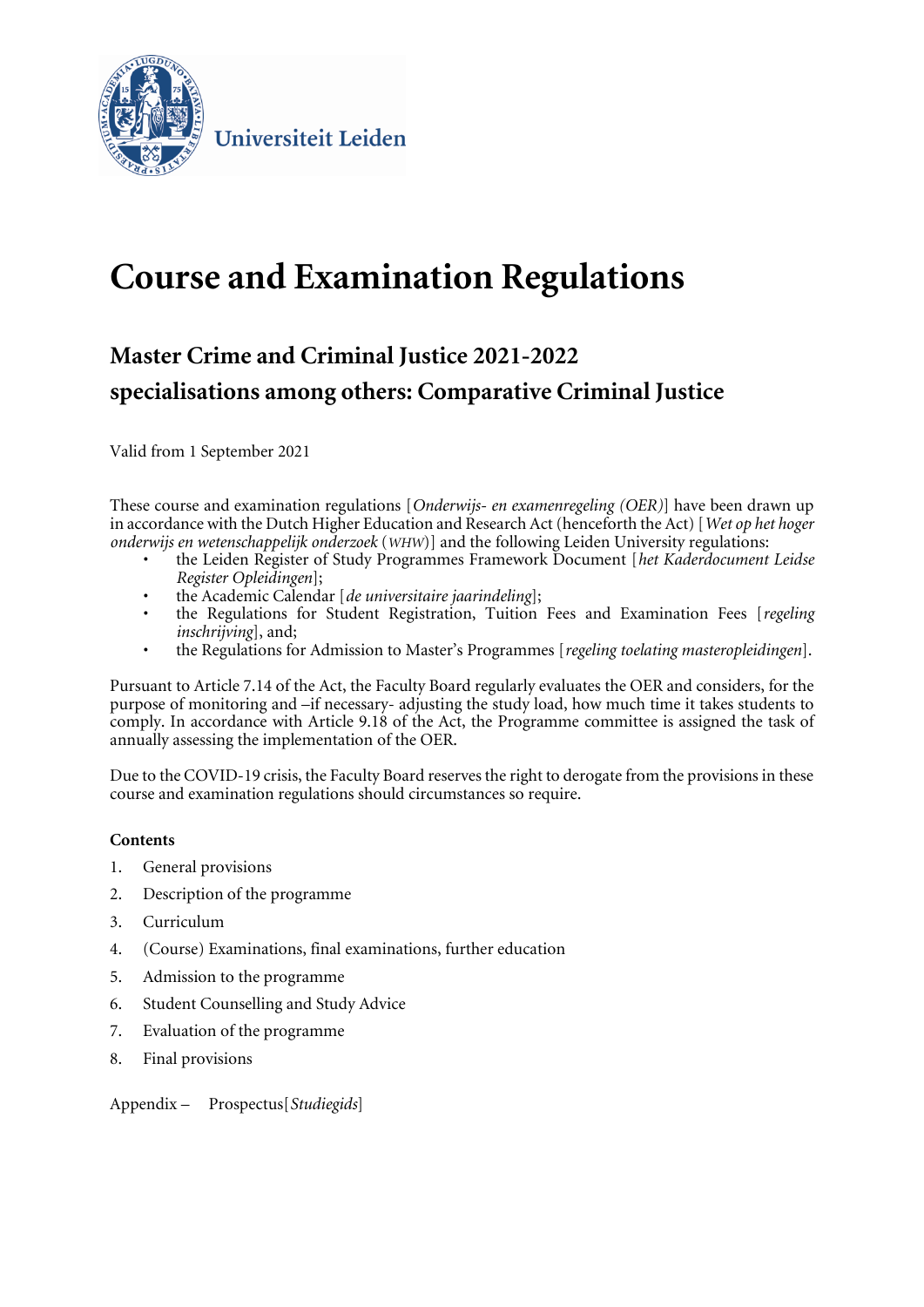## **Chapter 1** – **General provisions**

#### **Article 1.1 Scope of the regulations**

These regulations apply to the courses and examinations of the Master Crime and Criminal Justice programme, hereinafter referred to as 'the programme'.

The programme is instituted in the Faculty of Law (hereinafter referred to as: the faculty) of Leiden University, known internationally as the Leiden Law School. The programme is taught in Leiden and sometimes The Hague.

## **Article 1.2 Definitions**

In these regulations the following definitions apply:

| a.             | Board of Admissions:                | the Board established by the Faculty Board that has the duty of<br>determining, with the application of the entry requirements referred to<br>in Article $7.30b$ , $(1)$ and $(3)$ of the Act and the University Regulations for<br>Admission to Master's Programmes, which applicants can be admitted to<br>this Master's programme; <sup>1</sup>                                                                                                                                                                                                                                                                                                |
|----------------|-------------------------------------|---------------------------------------------------------------------------------------------------------------------------------------------------------------------------------------------------------------------------------------------------------------------------------------------------------------------------------------------------------------------------------------------------------------------------------------------------------------------------------------------------------------------------------------------------------------------------------------------------------------------------------------------------|
| $\mathbf{b}$ . | Board of Examiners:                 | the Board of Examiners for the programme, established and appointed by<br>the Faculty Board in accordance with Article 7.12a of the Act;                                                                                                                                                                                                                                                                                                                                                                                                                                                                                                          |
| c.             | component:                          | one of the courses or practical assignments of the programme, as referred<br>to in Article 7.3 of the Act. The study load of each component is expressed<br>in whole credits. Each component is concluded with an examination;                                                                                                                                                                                                                                                                                                                                                                                                                    |
| d.             | credit:                             | the unit in EC that expresses the study load of a component as referred to<br>in the Act. According to the ECTS, one credit equals 28 hours of study;                                                                                                                                                                                                                                                                                                                                                                                                                                                                                             |
| e.             | degree classification:              | further degree classification by the Board of Examiners;                                                                                                                                                                                                                                                                                                                                                                                                                                                                                                                                                                                          |
| f.             | digital teaching<br>environment:    | a digital environment, such as Brightspace, in which students can work<br>together, communicate and learn;                                                                                                                                                                                                                                                                                                                                                                                                                                                                                                                                        |
| g.             | $EC(TS)$ :                          | European Credit (Transfer System);                                                                                                                                                                                                                                                                                                                                                                                                                                                                                                                                                                                                                |
| h.             | Education<br>Administration Office: | the office in the faculty where students can go for information and to<br>register for courses (education information centre, service desk, (Faculty<br>of Law);                                                                                                                                                                                                                                                                                                                                                                                                                                                                                  |
| 1.             | Prospectus:                         | The digital prospectus containing specific and binding information about<br>https://studiegids.universiteitleiden.nl/en.<br>the<br>The<br>programme,<br>Prospectus constitutes an integral part of these regulations, as an<br>appendix;                                                                                                                                                                                                                                                                                                                                                                                                          |
| j.             | examination (tentamen):             | an evaluation of the knowledge, understanding and skills of the student<br>with respect to a particular component, and an assessment thereof (in<br>accordance with Article 7.10 of the Act), by at least one examiner. The<br>assessment can take place in written form, orally as well as digitally, or a<br>combination of these methods. An examination may consist of several<br>constituent examinations. Credits are only awarded for examinations<br>passed. The inspection is conducted according to the method determined<br>by the Board of the Examiners to assure the quality of examination and<br>final examinations; <sup>2</sup> |

*<sup>1</sup> The Board of Admissions acts under the responsibility of and on behalf of the Faculty Board, cf. art. (5.0-)5.2. <sup>2</sup> Please refer to the document 'Examination Rules and Regulations master's degree programmes Leiden Law School', available via [https://www.student.universiteitleiden.nl/en/organisation/rules-and-regulations/faculty-](https://www.student.universiteitleiden.nl/en/organisation/rules-and-regulations/faculty-and-study-regulations/faculty-and-study-regulations/law/public-international-law-llm?cd=public-international-law-llm&cf=law#tab-2)*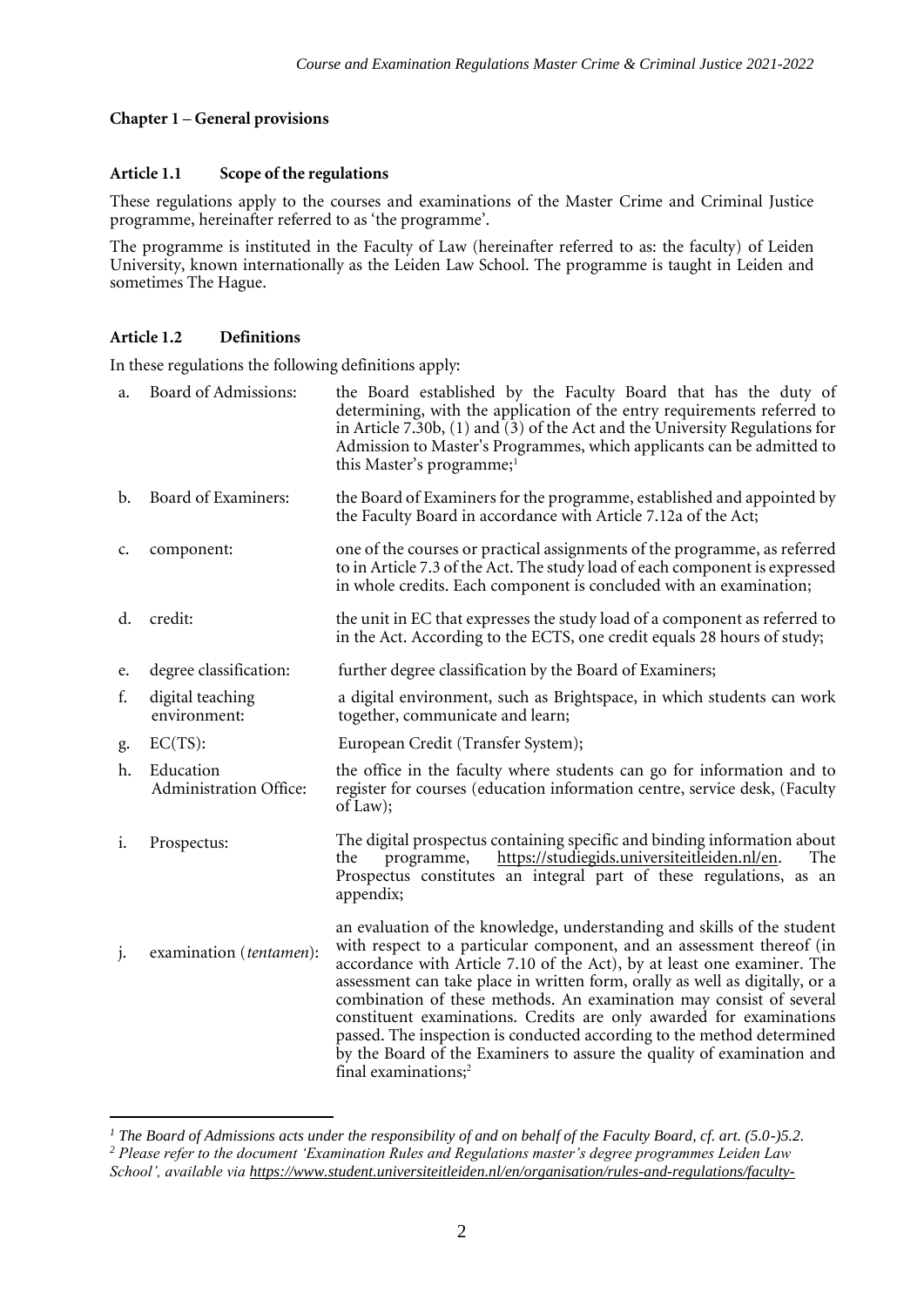| k. | examiner:                               | the person appointed by the Board of Examiners to conduct examinations,<br>in accordance with section 7.12c of the Act;                                                                                                                                                                                                                                                                                                                                 |
|----|-----------------------------------------|---------------------------------------------------------------------------------------------------------------------------------------------------------------------------------------------------------------------------------------------------------------------------------------------------------------------------------------------------------------------------------------------------------------------------------------------------------|
| 1. | examination<br>final<br>(examen):       | the aggregate of examinations [tentamens] linked to all components of the<br>programme, including, when the Board of Examiners has so decided, an<br>additional examination assessed by the board, as referred to in Article 7.10<br>$(2)$ of the Act;                                                                                                                                                                                                  |
| m. | language of instruction:                | the language of a programme, in which lectures and tutorials are given and<br>examinations and final examinations are held;                                                                                                                                                                                                                                                                                                                             |
| n. | Leiden Register of Study<br>Programmes: | register of the programmes offered by Leiden University, maintained<br>under the supervision of the Executive Board, as referred to in Article 7 of<br>the Management and Administration Regulations;                                                                                                                                                                                                                                                   |
| о. | level:                                  | the level of a component according to the abstract structure as defined in<br>the Leiden Register of Study Programmes Framework Document, <sup>3</sup>                                                                                                                                                                                                                                                                                                  |
| p. | duration<br>nominal<br>of<br>study:     | the study load in years of study as established in the Central Register of<br><b>Higher Education Programmes;</b>                                                                                                                                                                                                                                                                                                                                       |
| q. | portfolio:                              | a monitoring and assessment file with which students (1) demonstrate<br>that they have achieved a sufficient level of academic education to be<br>awarded the degree; (2) record their personal process of academic<br>learning during the programme; and (3) receive appropriate<br>supervision and study advice;                                                                                                                                      |
| r. | practical assignment:                   | a practical assignment that contributes to an examination or final<br>examination, as referred to in Article 7.13 $(2)$ $(d)$ of the Act, and takes<br>one of the following forms:                                                                                                                                                                                                                                                                      |
|    |                                         | writing a thesis/final paper/final report,<br>$\overline{\phantom{a}}$<br>writing a paper or creating an artistic work,<br>$\overline{\phantom{a}}$<br>carrying out a research assignment,<br>$\overline{\phantom{a}}$<br>participating in fieldwork or an excursion,<br>$\overline{\phantom{a}}$<br>completing an internship, or<br>$\overline{\phantom{a}}$<br>participating in another educational activity aimed at acquiring<br>particular skills; |
| s. | programme:                              | the programme to which these Course and Examination Regulations<br>relate: a coherent set of (course) components, aimed at achieving clearly<br>defined objectives relating to the knowledge, understanding and skills<br>that a graduate of the programme is expected to have acquired. Each<br>programme is concluded with a final examination;                                                                                                       |
| t. | Prospectus:                             | The digital prospectus containing specific and binding information about<br>the programme, https://studiegids.universiteitleiden.nl/en. The Prospectus<br>constitutes an integral part of these regulations, as an appendix;                                                                                                                                                                                                                            |
| u. | reader, first/second:                   | the first or second examiner to read and assess the thesis. The first<br>reader/reviewer is also the supervisor;                                                                                                                                                                                                                                                                                                                                        |
| v. | student:                                | a person enrolled at Leiden University in order to follow the courses,<br>and/or sit the examinations and final examinations of the programme;                                                                                                                                                                                                                                                                                                          |

*[and-study-regulations/faculty-and-study-regulations/law/public-international-law-llm?cd=public-international](https://www.student.universiteitleiden.nl/en/organisation/rules-and-regulations/faculty-and-study-regulations/faculty-and-study-regulations/law/public-international-law-llm?cd=public-international-law-llm&cf=law#tab-2)[law-llm&cf=law#tab-2.](https://www.student.universiteitleiden.nl/en/organisation/rules-and-regulations/faculty-and-study-regulations/faculty-and-study-regulations/law/public-international-law-llm?cd=public-international-law-llm&cf=law#tab-2)*

*<sup>3</sup> The Leiden Register of Study Programmes Framework Document can be found at [https://www.staff.universiteitleiden.nl/education/profiling/degree-programmes/leids-register-educations/service](https://www.staff.universiteitleiden.nl/education/profiling/degree-programmes/leids-register-educations/service-units/administration-and-central-services?cf=service-units&cd=administration-and-central-services)[units/administration-and-central-services?cf=service-units&cd=administration-and-central-services.](https://www.staff.universiteitleiden.nl/education/profiling/degree-programmes/leids-register-educations/service-units/administration-and-central-services?cf=service-units&cd=administration-and-central-services)*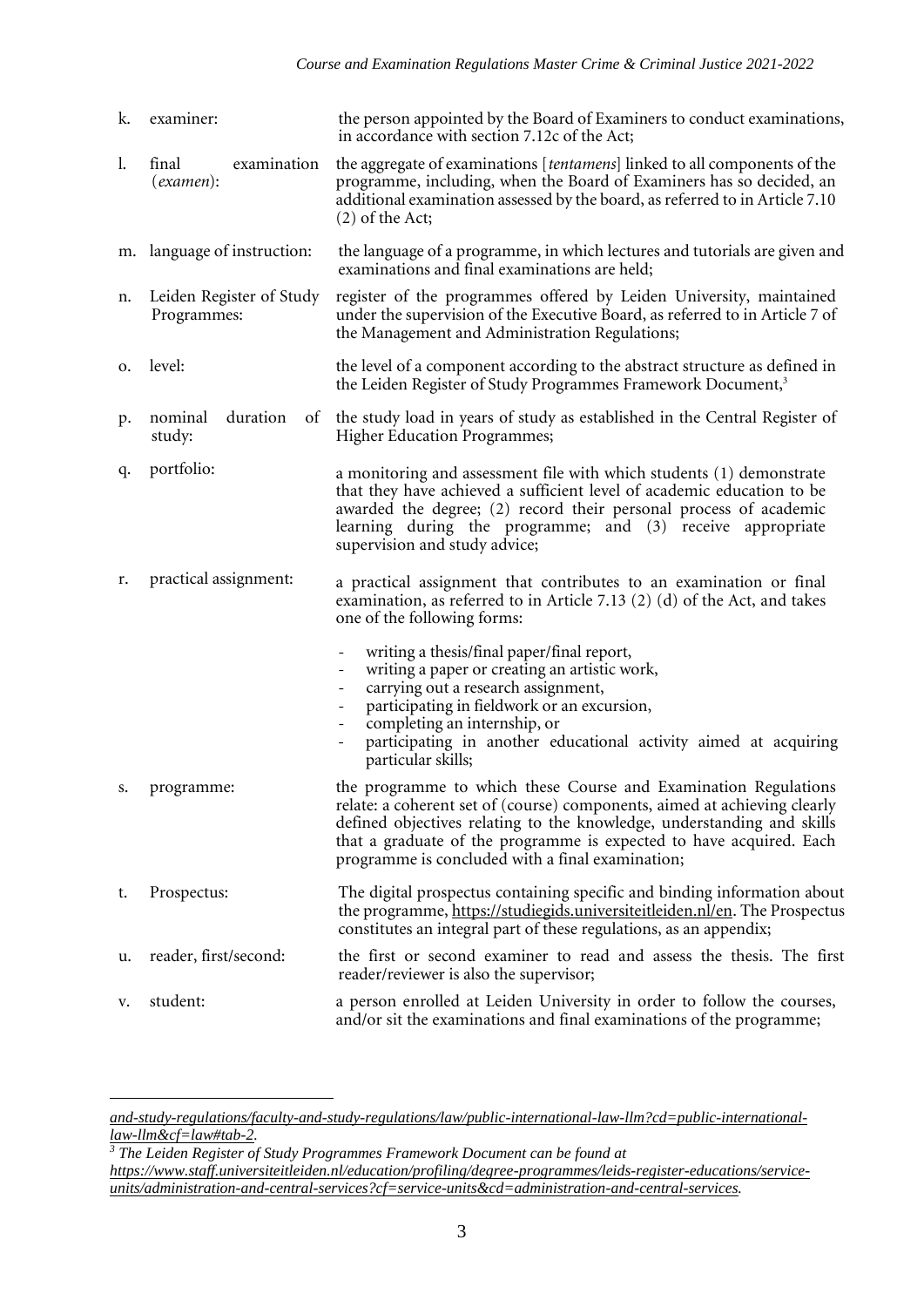| w. the Act      | the Higher Education and Research Act [Wet op het hoger onderwijs en<br>wetenschappelijk onderzoek; WHW]; |
|-----------------|-----------------------------------------------------------------------------------------------------------|
| x. thesis:      | final exercise in one of the assessment forms as indicated under o                                        |
|                 | [practical assignment], constituting a (course) component;                                                |
| y. working day: | Monday to Friday, excluding public holidays and the compulsory closure                                    |
|                 | days specified by the Executive Board;                                                                    |

Any other terms have the meaning as given to them by the Act.

## **Article 1.3 Codes of Conduct**

- 1.3.1 The Leiden University Code of Conduct on Standards of Behaviour between Lecturers and Students<sup>4</sup> is applicable. The aim of this code is to create a framework for a good, safe and stimulating work and study environment within Leiden University, in which lecturers and students respect each other and in which mutual acceptance and trust are important values.
- 1.3.2 The Code of Conduct on Digital Teaching applies;<sup>5</sup> this provides guidelines for teaching and learning in digital environments, remote environments or any form of teaching that is primarily dependent on IT Services.
- 1.3.3 The Leiden University Regulations on ICT and Internet Use $<sup>6</sup>$  are also applicable. These</sup> regulations define what is considered appropriate use of ICT and internet and how usage checks will be made. They also explain which conduct is not tolerated and the consequences that apply.
- 1.3.4 The Faculty Code of Conduct also applies to the teaching in the study programmes.

*<sup>4</sup> To be found on the website: [https://www.organisatiegids.universiteitleiden.nl/en/regulations/general/code-of](https://www.organisatiegids.universiteitleiden.nl/en/regulations/general/code-of-conduct-on-standards-of-behaviour)[conduct-on-standards-of-behaviour.](https://www.organisatiegids.universiteitleiden.nl/en/regulations/general/code-of-conduct-on-standards-of-behaviour)*

*<sup>5</sup> [Gedragscode onderwijs op afstand.](https://www.organisatiegids.universiteitleiden.nl/reglementen/algemeen/gedragscode-remote-teaching)*

*<sup>6</sup> To be found on the website:* 

*[https://www.organisatiegids.universiteitleiden.nl/en/regulations/general/regulations-on-ict-and-internet-use.](https://www.organisatiegids.universiteitleiden.nl/en/regulations/general/regulations-on-ict-and-internet-use)*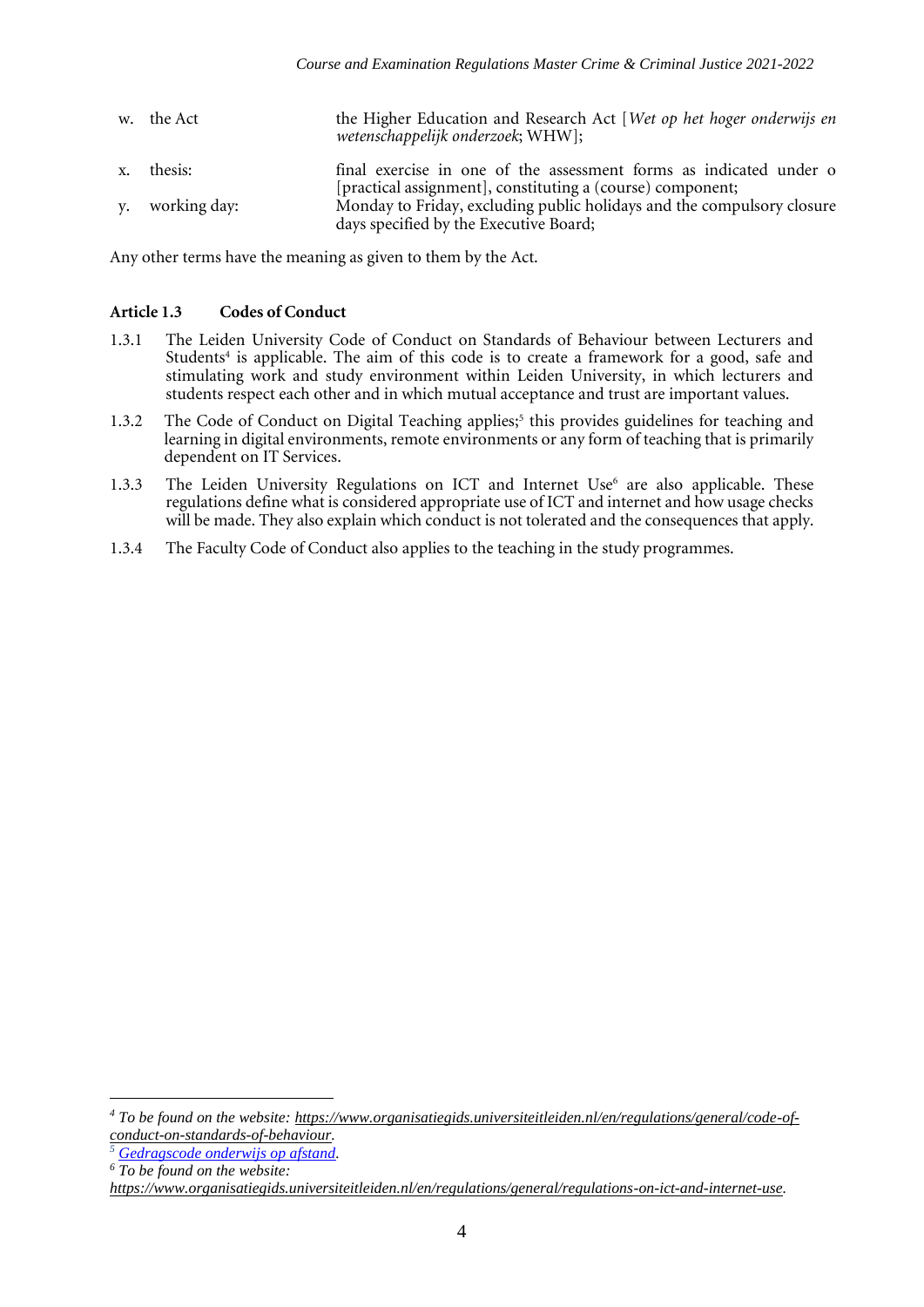#### **Chapter 2 – Description of the programme**

#### **Article 2.1 Objectives of the programme**

The programme has the following objectives:

- a specialisation and continuation of the preceding bachelor's programme and (possible additional) criminological knowledge;
- providing a more advanced academic training;
- offering an interdisciplinary profile;
- linking teaching to research;
- providing opportunities for an academic career;
- preparing students for a career in professional practice.

#### **Article 2.2 Specialisations**

The programme offers the following specialisations:

- Criminologie en Veiligheidsbeleid [Criminology and Security Policy] (offered in Dutch)
- Comparative Criminal Justice (offered in English)

#### **Article 2.3 Learning outcomes**

 $(\ldots)$ 

#### 2.3.2 **Specialisation Comparative Criminal Justice**

Graduates of the programme will have achieved the following learning outcomes (achievement levels) listed according to the Dublin descriptors: 'Knowledge and understanding', 'Applying knowledge and understanding', 'Judgement', 'Communication' and 'Learning skills'.

#### **Dublin descriptors**

| Knowledge and<br>understanding          | The master has demonstrated knowledge and<br>understanding that is founded upon and extends<br>and/or enhances that typically associated with<br>Bachelor's level, and that provides a basis or<br>opportunity for originality in developing and/or<br>applying ideas, often within a research context; |
|-----------------------------------------|---------------------------------------------------------------------------------------------------------------------------------------------------------------------------------------------------------------------------------------------------------------------------------------------------------|
| Applying knowledge and<br>understanding | The master can apply their knowledge, understanding<br>and problem-solving abilities in new or unfamiliar<br>environments within broader (or multidisciplinary)<br>contexts related to the field of study;                                                                                              |
| Judgement                               | The master has the ability to integrate knowledge and<br>handle complexity, and formulate judgements with<br>incomplete or limited information, but that include<br>reflecting on social and ethical responsibilities linked<br>to the application of their knowledge and judgements;                   |
| Communication                           | The master can communicate his conclusions, and the<br>knowledge and rationale underpinning these, to<br>specialist and non-specialist audiences clearly and<br>unambiguously;                                                                                                                          |
| Learning skills                         | The master has the learning skills to allow him to<br>continue to study in a manner that may be largely self-<br>directed or autonomous.                                                                                                                                                                |

#### **Learning outcomes**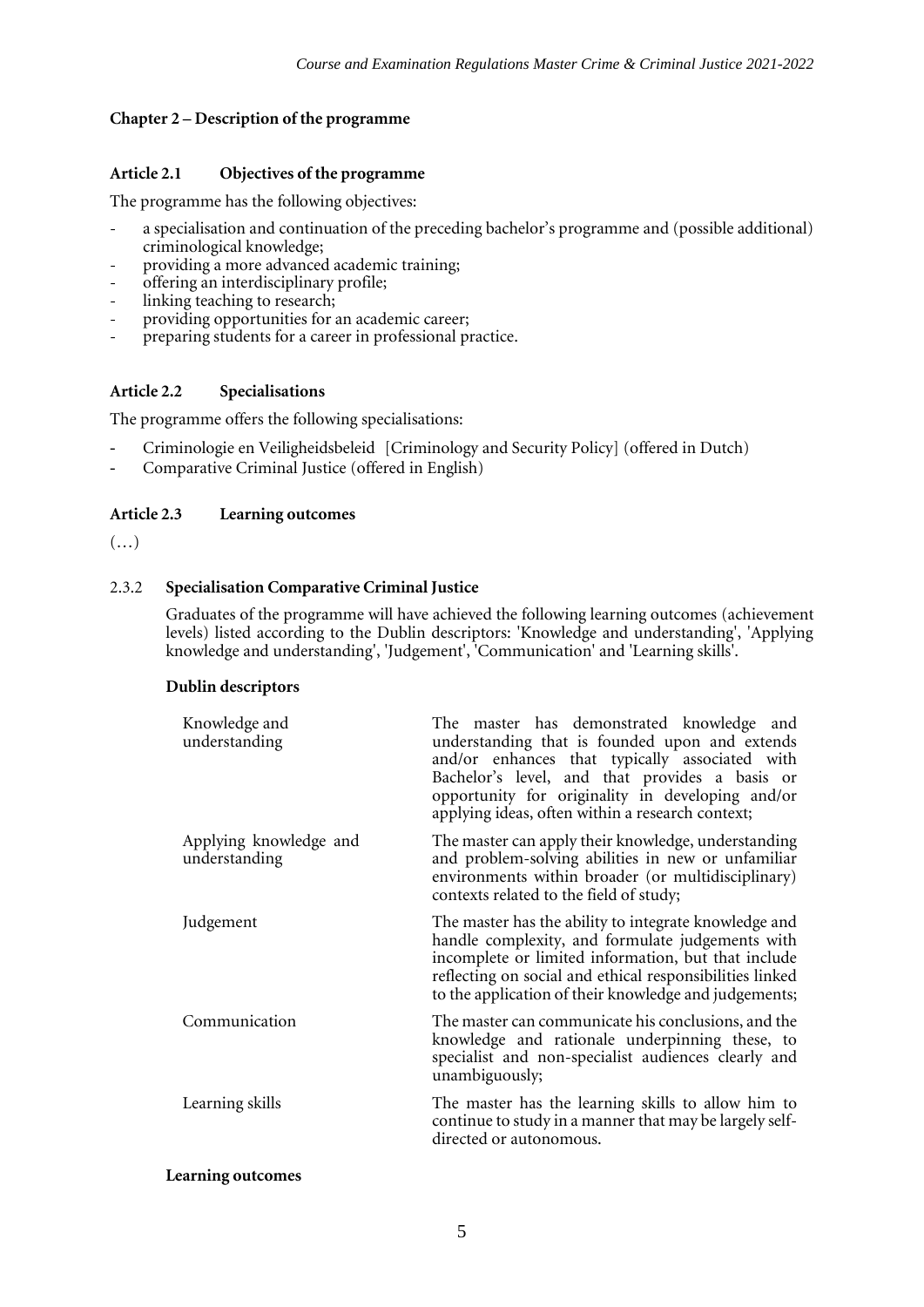#### *Knowledge and understanding*

- 1. Graduates have acquired advanced understanding of the three core concepts underlying criminal justice and the interaction between them; legitimacy, accountability and effectiveness. They can apply these concepts in analyzing and explaining contemporary criminal justice practices as well as to criminal justice within a cultural, international and historical perspective. *(knowledge and understanding, applying knowledge and understanding)*
- 2. Graduates can explain how criminal justice issues are related to the rule of law and to broader societal developments in terms of development towards risk societies and diverse societies. *(knowledge and understanding, communication)*
- 3. Graduates are able to explain how national practices of criminal justice are affected by the influence of EU criminal law and other international social and legal developments. *(knowledge and understanding, communication)*
- 4. Graduates understand the dynamics of the policy cycle and know how to apply the relevant methodologies of criminal justice policy evaluation to different stages of that policy cycle. *(knowledge and understanding, applying knowledge and understanding)*
- 5. Graduates can apply obtained insights to the interaction between criminal justice legislation, prevention and detection, and the sentencing process in concrete cases. *(applying knowledge and understanding, judgement)*
- 6. Graduates can analyze the role of key actors, institutions, processes and cross-national issues and developments in the field of criminal justice. *(applying knowledge and understanding, judgement)*

## *Academic and other skills*

- 7. Graduates can apply their theoretical and empirical knowledge of legitimacy, accountability and effectiveness to contemporary criminal justice issues and developments, within both national and international comparative contexts. *(applying knowledge and understanding, judgement)*
- 8. Graduates can find, analyze and interpret (international) literature, criminological sources and case law pertaining to criminal justice issues. *(applying knowledge and understanding, judgement)*
- 9. Graduates are able to identify contemporary criminal justice issues, describe them in a research paper and to choose and apply appropriate methodologies for adequately evaluating relevant criminal justice policies. *(knowledge and understanding, applying knowledge and understanding, judgement)*
- 10. Graduates can critically analyze contemporary criminal justice issues and translate their analyses into recommendations for criminal justice policy. *(judgement, communication)*
- 11. Graduates can present relevant criminal justice insights and research findings both orally and in writing in clear and well-founded reports. *(communication)*

#### *General qualification*

- 12. The graduate has mastered academic legal and criminological knowledge and skills pertaining to criminal justice policy issues and analysis of criminal justice problems in order to be qualified:
- a. to carry out academic research and to be granted admission to further studies, leading to a PhD track, *(learning skills)*
- b. to be proficient on an academic level of working and thinking in order to function on that level in both public and private sector. *(learning skills)*

#### **Article 2.4 Structure of the programme**

- 2.4.1 The programme is offered both full-time and part-time.
- 2.4.2 Both the full-time and part-time variants are offered during the daytime. Lectures and seminars may be held between 17:00 and 19:00.

#### **Article 2.5 Study load**

The full course load of the programme is 60 ECTS credits*.*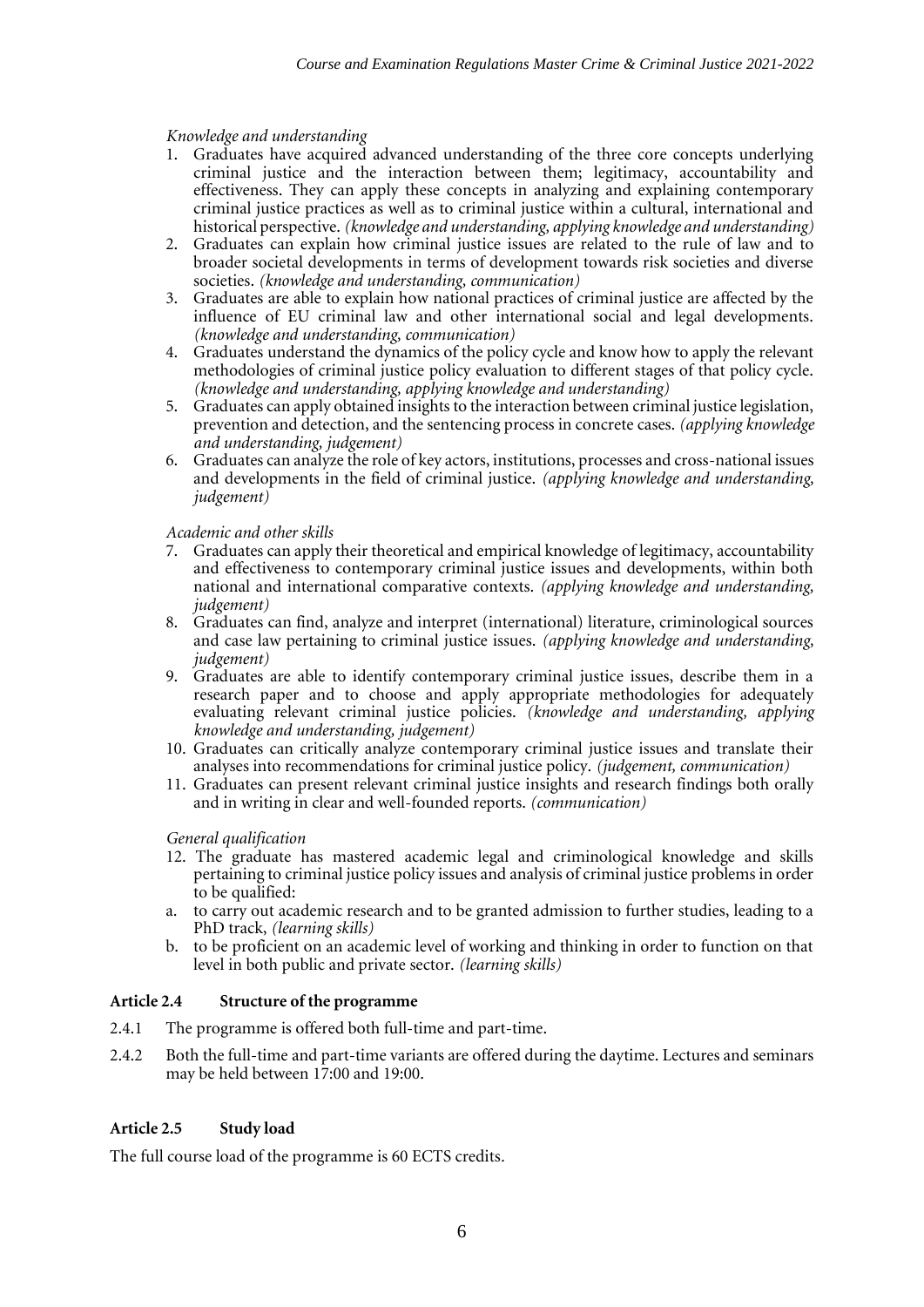## **Article 2.6 Start of the programme; uniform structure of the Academic Year**

The programme starts on 1 September. In terms of the courses, the programme is based on the university semester system and comprises 42 teaching weeks.

## **Article 2.7 Final examinations**

The programme ends with the final examination for the master's degree (cf. 1.2 j. above).

## **Article 2.8 Language of instruction**

- 2.8.1 Subject to the Code of Conduct on the Language of Instruction and Examination [*Gedragscode Voertaal]<sup>7</sup>* ,the language of instruction and examination in the programme is English. Students are expected to be sufficiently proficient in the language or languages of instruction used in the programme, in accordance with the requirements stated in article 5.2.3.
- 2.8.2 Contrary to Article 2.8.1, in individual cases the Board of Examiners can permit the student to write the final thesis in another language, in accordance with the Guideline on Language Policy.<sup>8</sup>

## **Article 2.9 Quality**

The programme is accredited by the Accreditation Organisation of the Netherlands and Flanders (NVAO) and complies with the applicable national and international quality requirements, and with the quality standards for education as set out in the framework document Leiden University Register of Study Programmes.

*<sup>7</sup> The Code of Conduct regarding language of instruction [Gedragscode voertaal] was adopted by the University's Executive Board and can be found at* 

*[https://www.organisatiegids.universiteitleiden.nl/en/regulations/general/language-of-instruction.](https://www.organisatiegids.universiteitleiden.nl/en/regulations/general/language-of-instruction) <sup>8</sup> Available via* 

*[https://www.organisatiegids.universiteitleiden.nl/binaries/content/assets/ul2staff/reglementen/guideline-on](https://www.organisatiegids.universiteitleiden.nl/binaries/content/assets/ul2staff/reglementen/guideline-on-language-policy-2020.pdf)[language-policy-2020.pdf.](https://www.organisatiegids.universiteitleiden.nl/binaries/content/assets/ul2staff/reglementen/guideline-on-language-policy-2020.pdf)*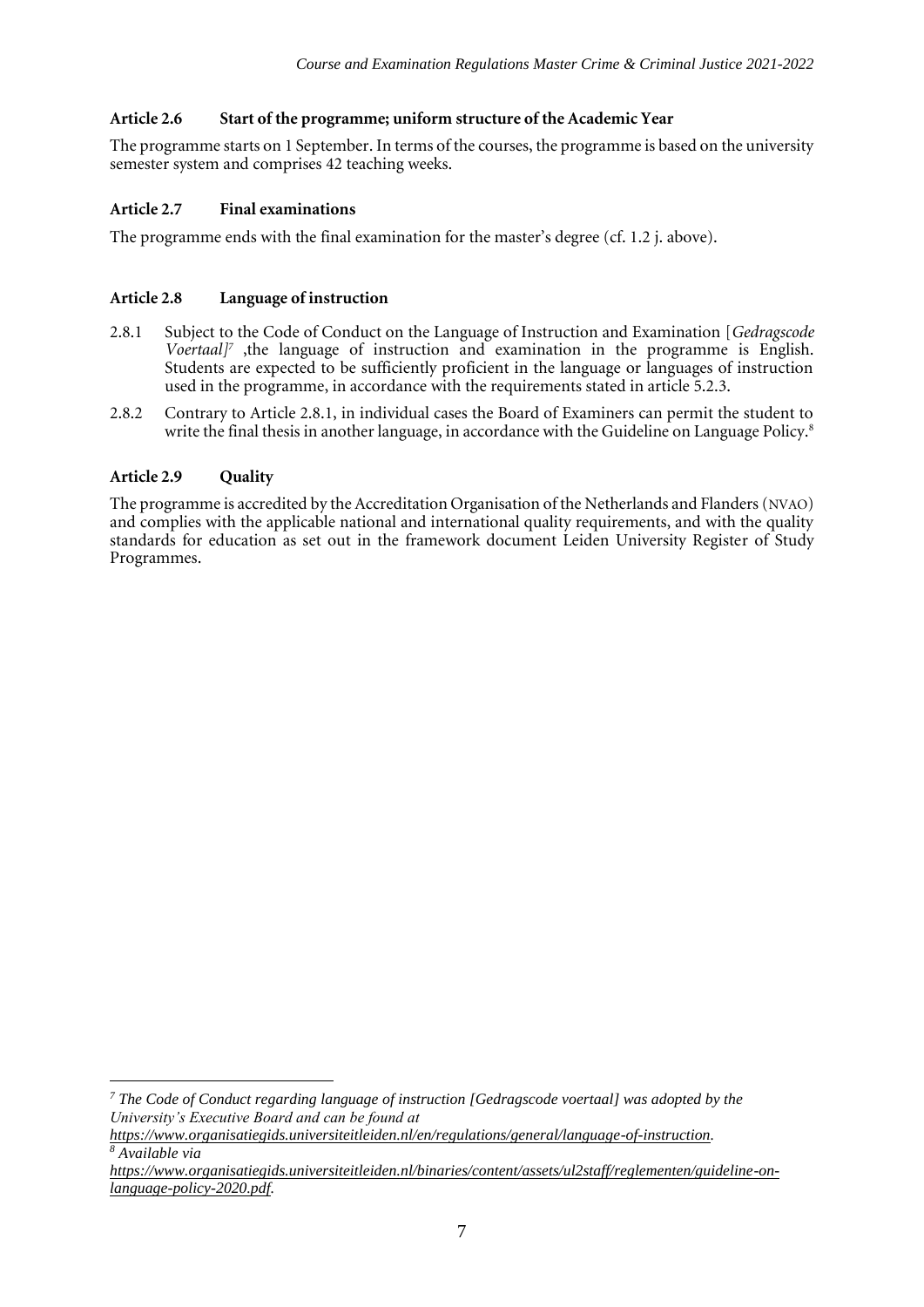## **Chapter 3 – Curriculum**

#### **Article 3.0 Exceptions due to coronavirus measures**

3.0.1 If, due to coronavirus measures, it is not possible to provide or take part in teaching components as set out in this Regulation or in the Prospectus, changes will be announced by the authorised body in good time via Brightspace.

#### **Article 3.1 Compulsory components**

- 3.1.1 The programme includes compulsory components<sup>9</sup> worth a total study load of 60 credits. These compulsory components include the pre-defined components from which students are obliged to choose.<sup>10</sup>
- 3.1.2 The Prospectus further specifies the actual structure of the programme, the study load (in credits), level, content, method of examination and the structure of the curriculum components.

#### *3.2.1-3.2.3 [Not applicable]* <sup>11</sup>

3.2.4 Students who are enrolled in the programme can put together their own programme by combining components offered by an institution to which a final examination is attached. This requires permission from the most appropriate Board of Examiners. In granting this permission, this Board of Examiners also indicates under which programme of the institution the chosen programme should fall. If necessary, the Executive Board will mandate a Board of Examiners to take this decision.

#### **Article 3.3 Practical assignments**

- 3.3.1 Course components may contain practical assignments according to the relevant course descriptions in the Prospectus, stating the type and scope of input required from the student (according to section 1.2 (o) above), and indicating whether participation in these practical assignments is a condition of entry to (other parts of) the examination of the component. The Board of Examiners may exempt students from a practical assignment, in which case the Board can choose to assign an alternative assessment (cf. art. 4.1.1, 4.1.2 and art. 4.6.6 below).
- 3.3.2 The Prospectus specifies the scope and study load of the thesis, including the requirements that the thesis must meet. (Cf. art. 6.3)

#### **Article 3.4 in semester 1 in academic year 2021/2022:**

#### **Article 3.4 Sitting examinations and taking part in programme components:**

- 3.4.1 Students who wish to sit an examination must register no later than ten days before the date of the examination, in line with the applicable procedure.
- 3.4.2 Students are allocated to components in order of registration, on the provision that, provided they register in good time, students who are enrolled in a programme are guaranteed access to the components that are obligatory to the programme. Students may only take certain components once they have passed the examination of a preceding component. The e-Prospectus specifies the components to which this condition applies.

*<sup>9</sup> The information can be found in the Prospectus via [https://studiegids.universiteitleiden.nl/en/.](https://studiegids.universiteitleiden.nl/en/)* 

*<sup>10</sup> The last sentence refers to the so-called compulsory optional courses and/or specialisation courses. The information can be found in the Prospectus.* 

*<sup>11</sup> This concerns freedom of choice. The study programmes of degree specialisations may contain so-called compulsory courses ('gebonden keuzevakken') and specialisation courses ('profileringsvakken'), but these still remain part of the compulsory components referred to in article 3.1.1.*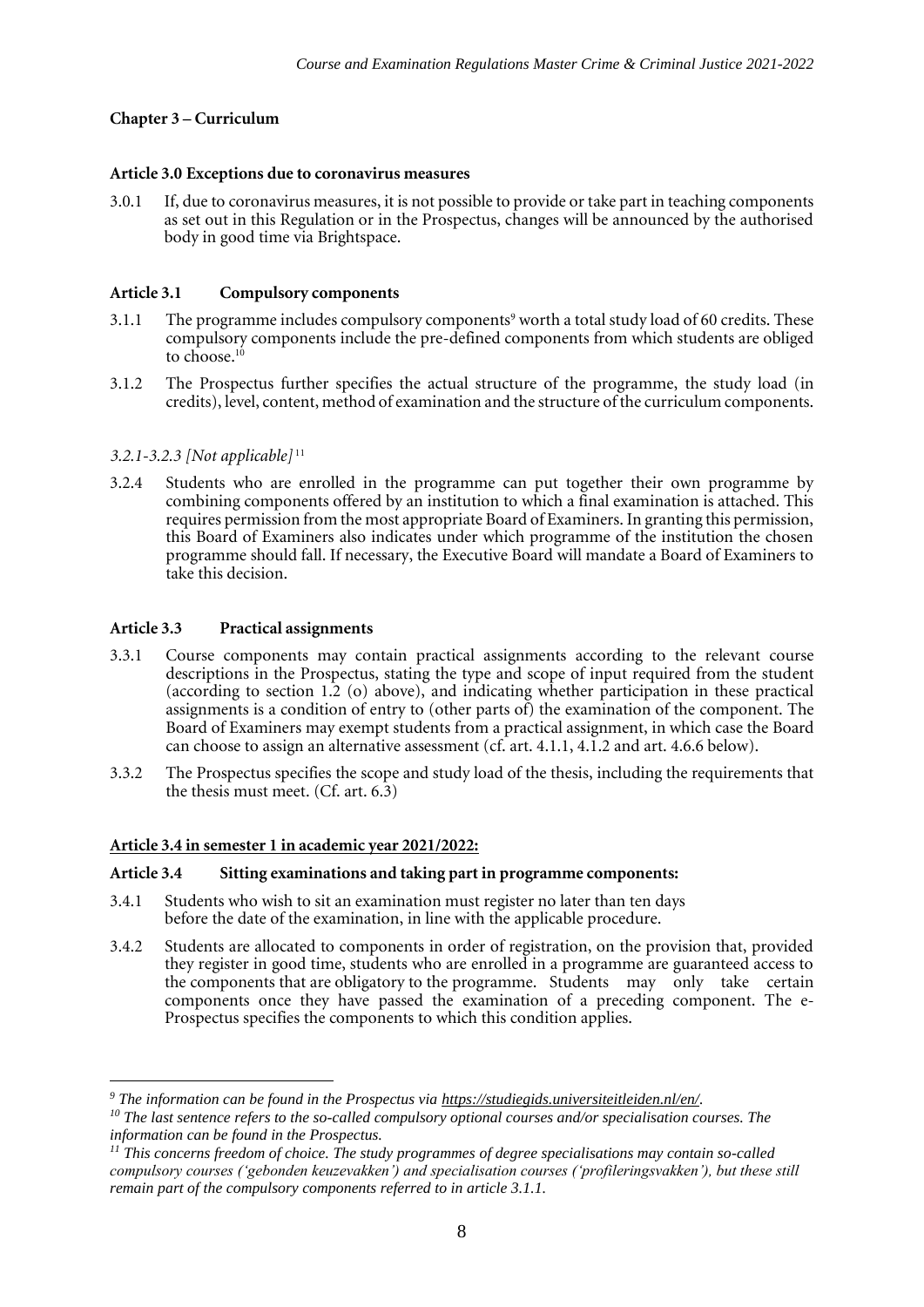- 3.4.1.3 Contrary to article 3.4.1.1, a different enrolment period applies for certain components, as approved by the Faculty Board. For all courses of the Faculty, this concerns a term of no later than five calendar days before the start of the course. The relevant components and the corresponding enrolment term can be found in the Prospectus.
- 3.4.1.4 Students who have not enrolled on time can report to the Education Administration Office (OIC) of the faculty of which the study programme is part. The relevant enrolment protocol lists the circumstances on the basis of which students may be enrolled contrary to Article 3.4.1.1.

#### **Article 3.4 in semester 2 in academic year 2021/2022:**

#### **Article 3.4 Taking part in programme components and sitting examinations:<sup>12</sup>**

#### **3.4.1 Taking part in programme components:**

- 3.4.1.1 Students must register for the study component according to the applicable enrolment protocol. Registration is possible up to fourteen calendar days before the start, as stipulated in the programme prospectus.
- 3.4.1.2 In the case of a programme component with restrictions on the number of participants, participation takes place in order of enrolment. For students enrolled in the programme, timely enrolment guarantees placement in the components that form part of the mandatory curriculum of the programme.
- 3.4.1.3 Contrary to article 3.4.1.1, a different enrolment period applies for certain components, as approved by the Faculty Board. The relevant components and the corresponding enrolment term can be found in the Prospectus.
- 3.4.1.4 Students who have not enrolled on time can report to the Education Administration Office (OIC) of the faculty of which the study programme is part. The relevant enrolment protocol lists the circumstances on the basis of which students may be enrolled contrary to Article 3.4.1.1.

#### **3.4.2 Sitting examinations:**

- 3.4.2.1 At the same time as registering for the programme component, students register for the corresponding examination. A confirmation of registration for the examination is required.
- 3.4.2.2 In order to sit the examination, students must confirm their participation. They can only sit an examination once confirmation of participation has been given.
- 3.4.2.3 Students will receive a notification in good time asking them to confirm or cancel their participation. Confirmation of participation in an examination is possible up to ten calendar days before the examination takes place.
- 3.4.2.4 Students who have not enrolled on time according to the applicable enrolment protocol may report to the Education Administration Office of the faculty of which the programme forms part.
- 3.4.2.5 A different term applies for the situation as referred to in Article 4.6.2; in this case, students can register up to five calendar days before the examination takes place.

#### **Article 3.5 Internship and supervision of internship**

If and to the extent the teaching programme indicates this, students will be given the opportunity to do an internship. Students should obtain prior permission from the master coordinator of the Department of Criminology or from the thesis coordinator. Students doing an internship will be supervised by a staff member of the Department of Criminology. The internship report can be combined with the thesis.

*<sup>12</sup> If the new enrollment system does not start in semester 2 in the 2021/2022 academic year, article 3.4 for semester 1 will remain valid for semester 2.*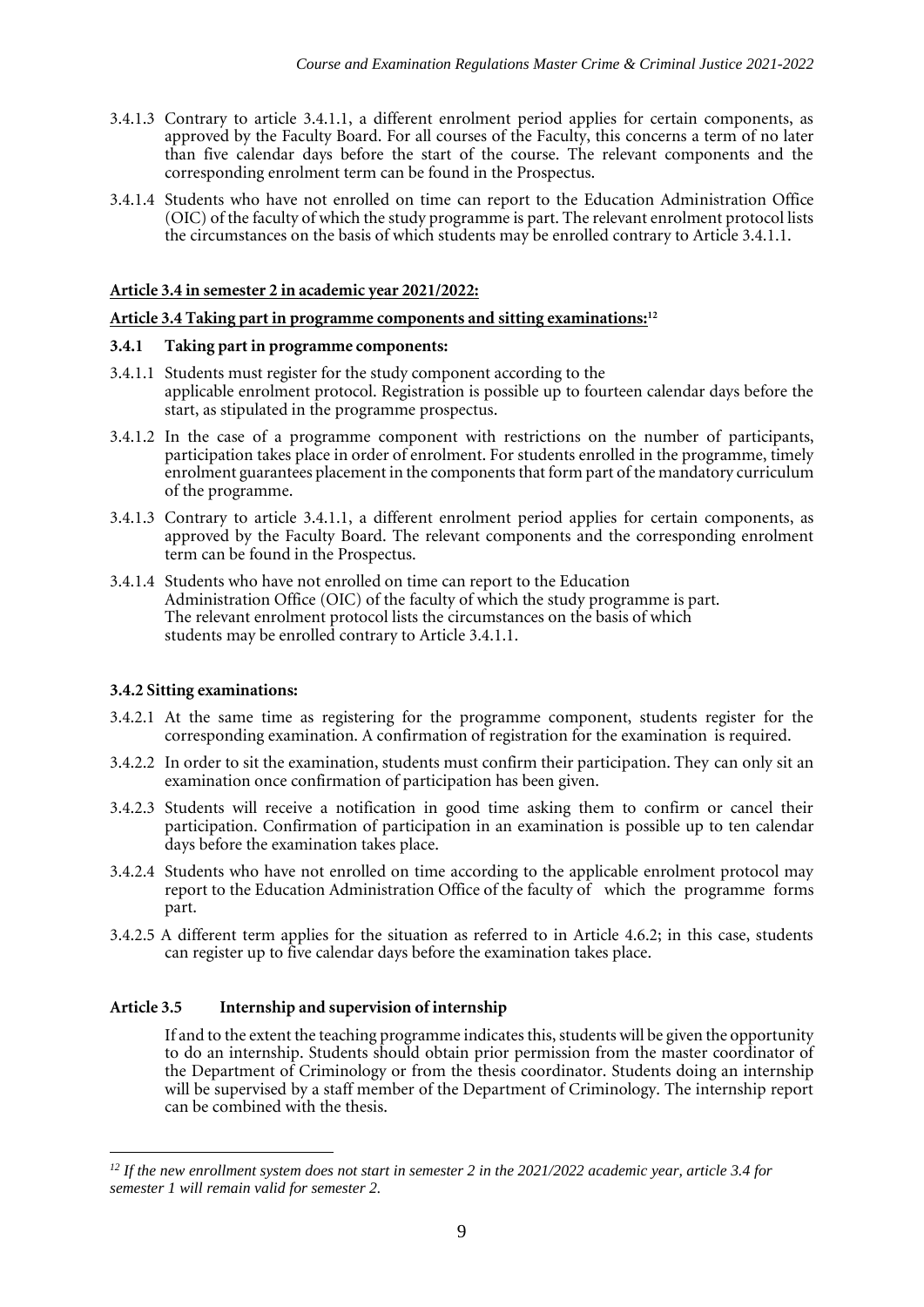## **Article** 3.6 **Distribution** of study materials

- 3.5.1 Students are not permitted to take photographs or make audio or video recordings of lectures, examinations or education-related meetings, including the feedback sessions after examinations (including examination assignments and model answers), without the explicit prior permission of the relevant lecturer. Should such permission be granted, students are only legally permitted to photograph or recording for their own use; all forms of distribution or publication of the photograph or recording are prohibited.
- 3.5.2 Students are prohibited from all forms of distribution or publication of study materials. The materials are for students' own use only.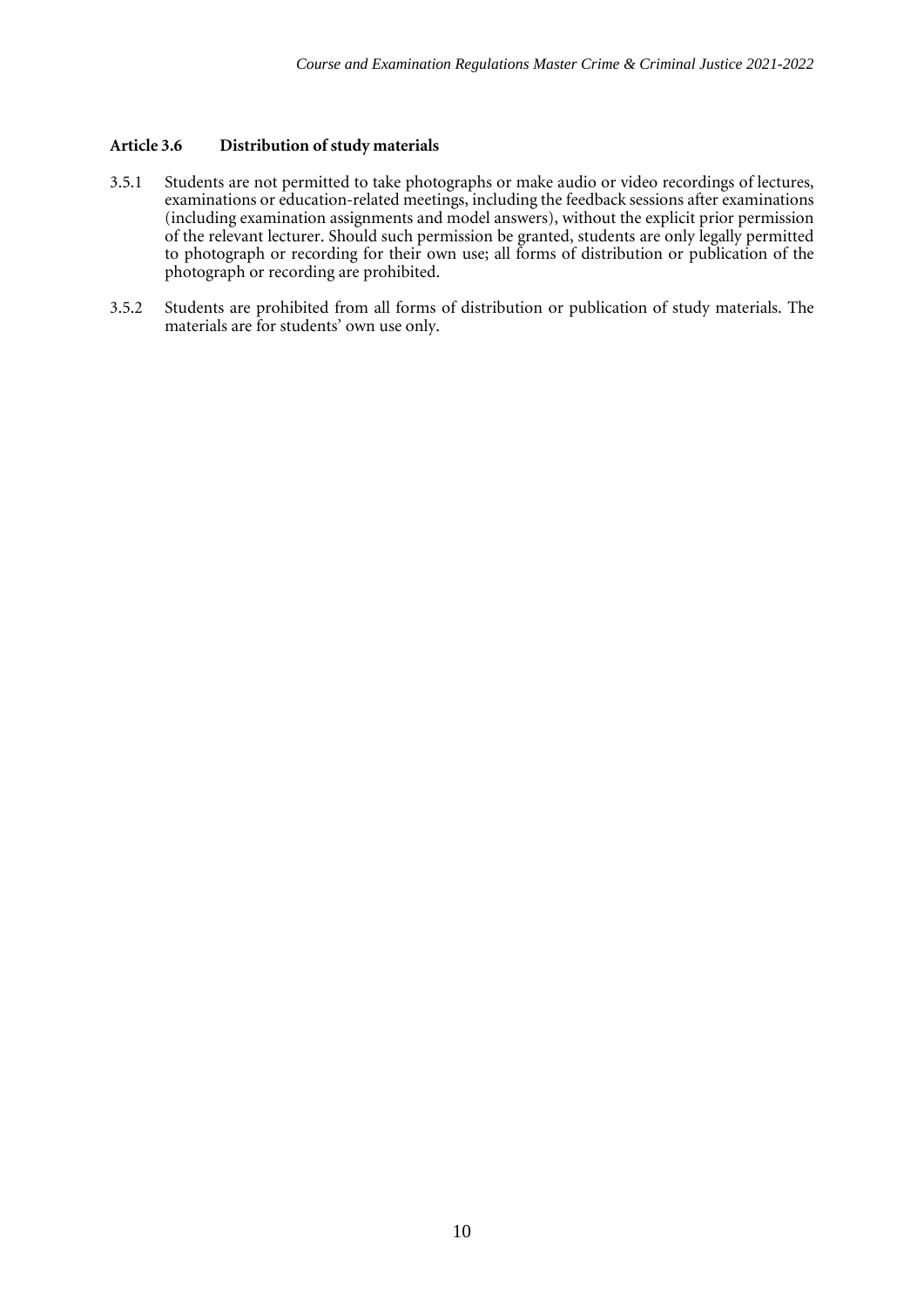#### **Chapter 4 – (Course) Examinations and final examination,<sup>13</sup> further education**

#### **Article 4.0 Exceptions due to coronavirus measures**

4.0.1 If as a result of coronavirus measures it is not possible to offer exams and examinations in the form and at the point in time set out in this regulation or in the Prospectus, changes will be announced by the authorised body in good time via Brightspace.

#### **Article 4.1 Frequency of examinations**

- 4.1.1 For each course component offered in an academic year, it is possible to take the examination on two occasions during that year, with the exception of course components for which (a large part of) the final grade is determined by a practical assignment which is an integral part of an educational activity which cannot be repeated during the academic year (cf. art.  $3.3.\overline{1}$ ) such as an internship, an excursion or another educational activity aimed at acquiring particular skills which takes place in class. The Board of Examiners determines the manner of resit for practical assignments.
- 4.1.2 The Faculty Board is responsible for the practical organisation of the examinations and final examinations and ensures, if necessary by means of invigilation, that the examinations and examinations proceed properly. If remote invigilation is used, students will be informed of this at least ten days in advance.
- 4.1.3 If a course component includes a practical assignment, students may only sit the examination as referred to in 4.1.1 if they have passed the practical assignment, unless the Board of Examiners decides otherwise. (cf. art. 3.3 and 4.6.6)
- 4.1.4 If the grade for a course component results from several constituent examinations,<sup>14</sup> it is possible to vary from the number of examinations as referred to in 4.1.1, on the condition that the student is at least given the opportunity to successfully complete the component by means of a representative resit test. Where applicable, this is stated in the Prospectus.
- 4.1.5 In accordance with section 7.13, second paragraph under (h) of the Act the examination dates are included in the faculty examination calendar,<sup>15</sup> available on the website, under 'students' (and via a link in the Prospectus).
- 4.1.6 *[not applicable]*
- 4.1.7 Contrary to the above paragraphs and upon the request of the student, the Board of Examiners may in exceptional circumstances allow an additional resit.<sup>16</sup>
- 4.1.8.1 *Retaking an exam that has been passed*

Contrary to Article 4.1.7, under certain conditions and at the student's request the student may retake one exam that has already been passed. A retake is possible for selected course components only, and:

- if the student has passed the exam of a certain course component at the first attempt,<sup>17</sup> and
- this first attempt took place during the first examination period in the academic year.

*<sup>13</sup> For further information about the implementation and regulations concerning the examinations please refer to the document 'Examination Rules and Regulations master's degree programmes Leiden Law School' – see the student website (Organisation > Rules and regulations).* 

*<sup>14</sup> The exact proportion/rate, the (contents of the) re-examination, and the validity of the result of partial examinations, are regulated in the course descriptions in the Prospectus.* 

*<sup>15</sup> To be found via [http://www.leidenuniv.nl/rechten/osi/tntkal/.](http://www.leidenuniv.nl/rechten/osi/tntkal/)*

*<sup>16</sup> For further information please refer to the document 'Examination Rules and Regulations master's degree programmes Leiden Law School'.*

*<sup>17</sup> This implies that the student has not previously taken part or failed the exam corresponding to the course component in question.*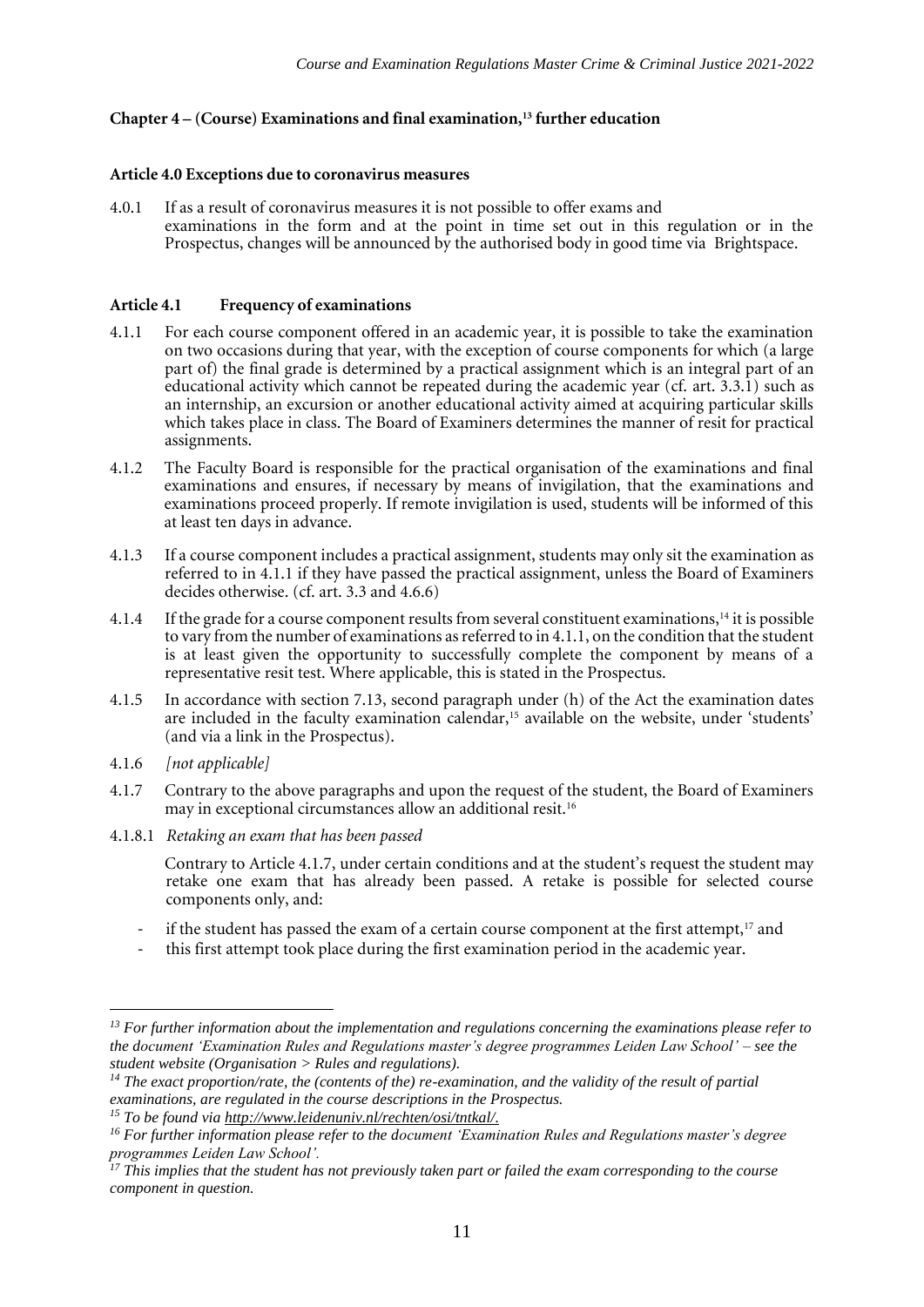The resit is done during the second examination period of the course component in question in the same academic year (Cf. art. 4.1.1).

A note is made in the student file that he or she has made use of this facility.

- 4.1.8.2 The resit referred to in Article 4.1.8.1 is only possible for certain assessments that are part of the (course) examination<sup>18</sup> and for which registration is compulsory (cf. art. 3.4.1). The Prospectus states which assessments can be retaken on the grounds of this article.
- 4.1.8.3 The request should be submitted to the faculty student administration centre (OIC) no later than 20 calendar days following the notification of the pass result. If the second opportunity for the examination is to be held within the period of  $20$  calendar days, the request should be submitted to the faculty student administration centre no later than the working day before the date of the second examination. The student administration centre will provide a compulsory request form for this purpose.

By submitting the request form, the student's right to the single retake has been used.<sup>19</sup>

- 4.1.8.4 If a review and or a feedback session of the exam that was passed leads to an amendment of the result whereby the student no longer wishes to retake the exam, a request for a retake that was already submitted can be withdrawn on the working day prior to the second examination at the latest. By withdrawing the request, the request form will be considered never to have been submitted.
- 4.1.8.5 When an examination is retaken on the grounds of this article, the subsequent grade will take the place of the original grade.

If this grade is lower than a 6.0, the consequence is (therefore) the loss of the EC that had already been acquired for the course component in question.

In this case, there will also be no entitlement for the particular course component to an individual resit as referred to in article 4.8 of the Examination Rules and Regulations for the master's degree programmes Leiden Law School, before the first examination opportunity of that course in the subsequent academic year.

- 4.1.8.6 If the student is enrolled in more than one master's programme at Leiden Law School he or she may make use of the opportunity to retake an exam that was already passed for only one of these programmes.
- 4.1.8.7 As soon as the exam commission has ascertained that the final examination (according to art. 1.2 letter d and 2.7) has been passed, the opportunity to make use of the above arrangement expires.<sup>20</sup>

#### **Article 4.2 Obligatory sequence**

- 4.2.1 The Prospectus specifies which examinations cannot be taken before the examinations of one or more other course components have been successfully completed.<sup>21</sup> (See also art. 3.4.2)
- 4.2.2 For the course components and their related examinations that must be completed in a given sequence, the Board of Examiners may in special cases, and following a motivated written request by the student, agree to an alternative sequence.

*<sup>18</sup> This concerns assessments which were done as a written exam at a university location and which have a regular retake within the same academic year. Resitting passed exams is therefore not applicable to all types of assessment, for example it does not apply to partial exams, practical exercises, assignments and theses. In this respect, written exams can also include digitally administered assessments.*

*<sup>19</sup> The student who after his request does not take part in the resit can no longer make use of the provision contained in article 4.1.8.1.*

*<sup>20</sup> Existing requests for a resit of a passed exam are automatically cancelled and new requests are no longer accepted from the moment that the student has submitted the form 'Graduation Request' to the OIC.*

*<sup>21</sup> Students can only participate in the course component for the thesis if they have successfully passed three examinations or examinations with a total of 20 ECTS credits from course components from the first and/or second semester, notwithstanding the content of article (5.0-)5.3.2.2 below.*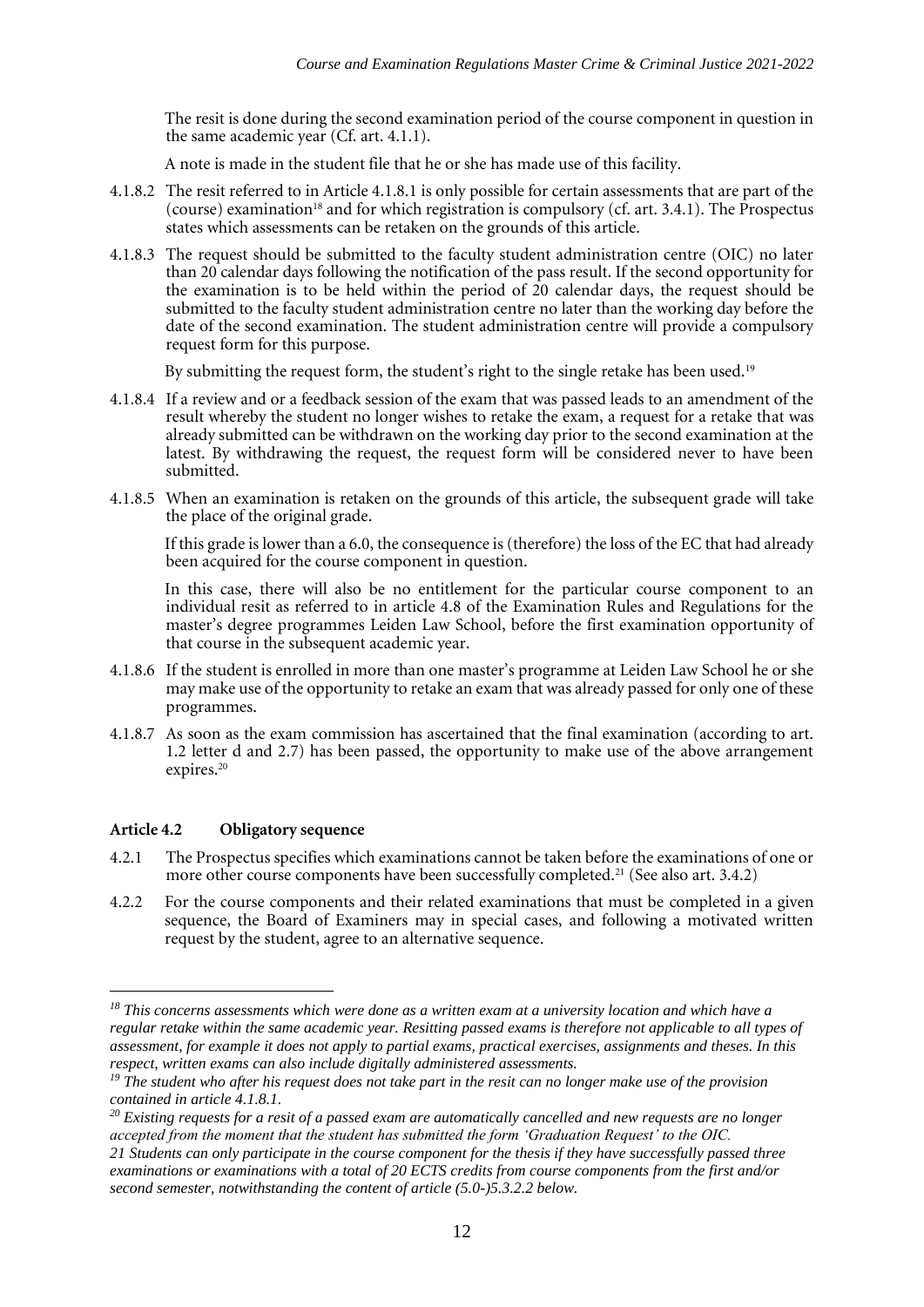## **Article 4.3 Methods of assessment**

- 4.3.1 The course descriptions as listed in the Prospectus state whether assessment for any particular course component takes place in the form of a written, digital or an oral examination, or a combination thereof, or an alternative assessment.<sup>22</sup>
- 4.3.2 The procedure during examinations and the guidelines and instructions, as referred to in article 7.12b, paragraph 1 under b of the Act, for assessing and establishing the results of examinations and examinations are described in the 'Rules and Guidelines of the Board of Examiners'.
- 4.3.3 Students with a disability or chronic illness may take examinations in a manner that has been adjusted to accommodate their particular disability as much as possible. These adjustments may not affect the quality or level of difficulty of an examination. If necessary, the Board of Examiners will seek expert advice, as provided for in the Protocol on Studying with a Disability,<sup>23</sup> before reaching a decision. (See also art. 6.5)
- 4.3.4 In special cases, the Board of Examiners may, at the request of the student and within the scope of the(se) Course and Examination Regulations, permit a student to sit an examination in another manner than specified in the Prospectus.
- 4.3.5 Examinations are held in the languages of instruction for this programme that are specified in the Course and Examination Regulations (see art. 2.8). At the request of the student, the Board of Examiners may permit him or her to sit an examination in another language.
- 4.3.6 *[not applicable]*

## **Article 4.4 Oral examinations**

- 4.4.1 An oral examination may involve only one student at a time, unless the Board of Examiners has decided otherwise. (See also note at art. 4.3.1)
- 4.4.2 Oral examinations are public, unless the Board of Examiners or the examiner concerned has decided otherwise, owing to special circumstances, or unless the student has reservations.

#### **Article 4.5 Rules and Regulations of the Board of Examiners**

- 4.5.1 In accordance with section 7.12b (3) of the Act, the Board of Examiners has set out rules concerning the execution of their tasks and responsibilities and the measures they can take in this respect.<sup>24</sup>
- 4.5.2 The Board of Examiners must guarantee that students are entitled to appeal against decisions of the Board of Examiners or the examiners.

## **Article 4.6 Assessment and grading**

4.6.1 The examiner determines the grade immediately after an oral examination has been conducted. The student receives a message about the grade via the University study progress system.

*<sup>22</sup> The examination of the course components stated in the Prospectus can also take the form of a group assessment. An individual assessment is provided in the event of a presentation, study, report or other form of course activity that is carried out as part of a group.* 

*<sup>23</sup> See [https://www.organisatiegids.universiteitleiden.nl/en/regulations/general/protocol-studying-with-a](https://www.organisatiegids.universiteitleiden.nl/en/regulations/general/protocol-studying-with-a-disability)[disability.](https://www.organisatiegids.universiteitleiden.nl/en/regulations/general/protocol-studying-with-a-disability)* 

*<sup>24</sup> The Board of Examiners has set out rules and regulations. These are included in the 'Examination Rules and Regulations master's degree programmes Leiden Law School'. These include any measures to be taken in the event of academic fraud, including plagiarism. Leiden University's and the Leiden Law School's definitions and policies surrounding plagiarism can be found on the university website.*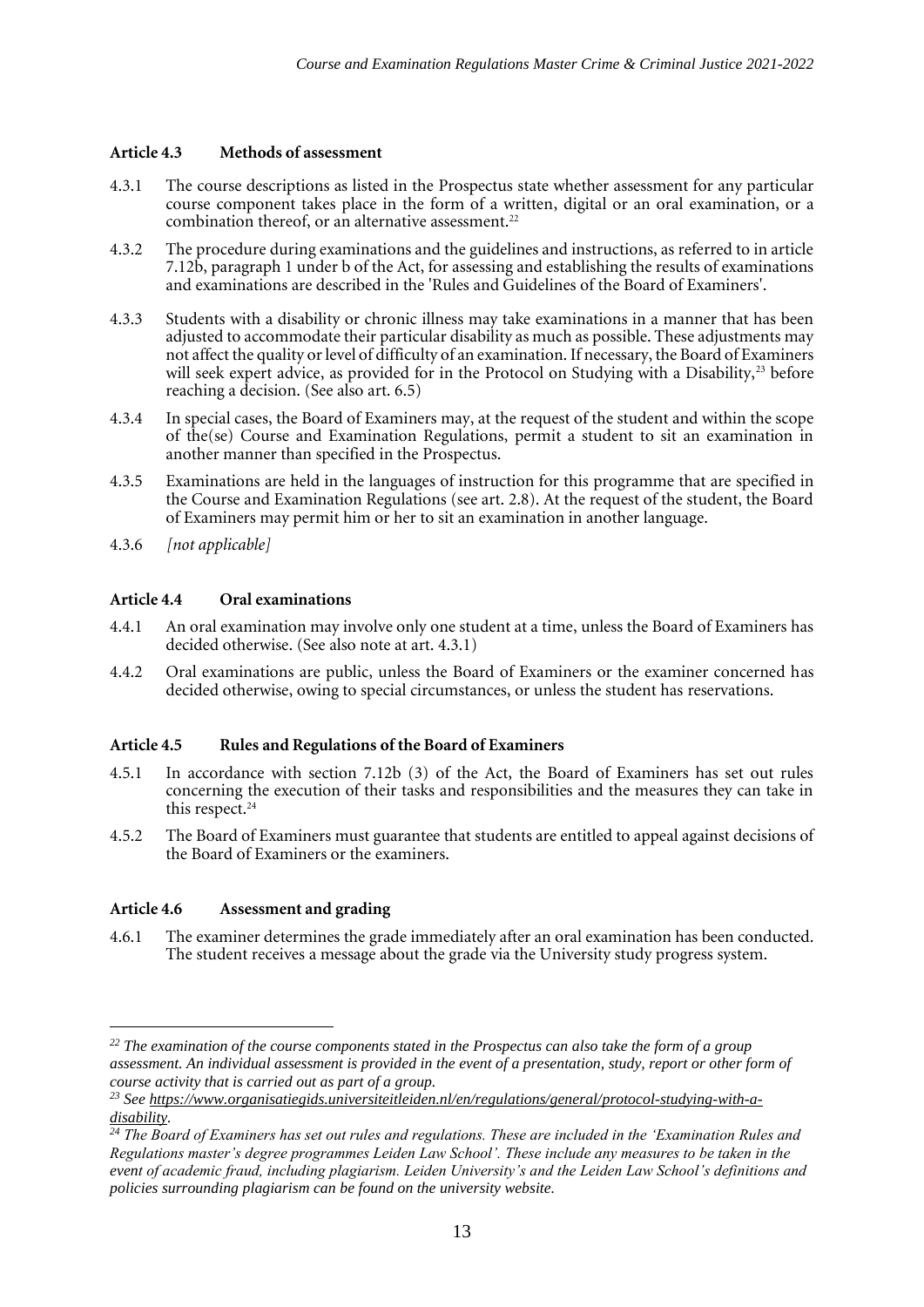- 4.6.2 The examiner will mark any written examination or constituent examination within fifteen working days of the day on which the examination or constituent examination was taken.<sup>25</sup> The result is notified to the student. The final grade is recorded in the University study progress system, and the student receives a message about it via that system. The student will be informed of the result at least five working days before the next opportunity to resit the relevant examination.
- 4.6.3 If the examiner is unable to comply with the term of fifteen working days and five working days respectively, cf. article 4.6.2, the student is notified accordingly in a measure sent to the student's u-mail address before this term expires. The student shall also be informed of the relevant procedure in such cases.<sup>26</sup>
- 4.6.4 Examination grades must be expressed as a whole or fractional number between 1.0 and 10.0 (inclusive).<sup>27</sup> The result cannot be expressed as a (fractional) number between 5.0 and 6.0.
- 4.6.5 The examination is considered to be a pass if the result is 6.0 or higher.
- 4.6.6 The successful completion of a practical assignment may qualify as the successful completion of an examination in the sense of section 7.10 of the Act.<sup>28</sup>
- 4.6.7 The written or electronic notification of the examination result<sup>29</sup> informs students of their right to inspect their marked examination papers as referred to in Article 4.8 below and of the appeals procedure.
- 4.6.8 *[Not applicable]*

## **Article 4.7 Period of validity of examinations**

- 4.7.1 The validity of passed examinations and exemptions granted is in principle unlimited. The exam commission can decide that an examination or exemption loses its validity if this was achieved or acquired more than three years ago and the knowledge, understanding and/or skills that was or were examined or exempted has or have clearly become out of date.<sup>30</sup> (see also art. 4.10.2.1 and 4.10.2.2)
- 4.7.2 Until the investigation referred to in article 4.10.2.2 has taken place or the exam commission has officially taken a decision as referred to in article 4.7.1, the student can request the exam

*<sup>25</sup> According to the internal faculty regulations this rule implies that grades must be notified to the student no later than the 14th working day after the date of the examination. For the student administration office ("OIC") to be able to process the grades, grades need to be provided to the OIC no later than the 13th working day. With respect to certain legal obligations the grading term may be shorter than indicated here (for instance prior to the end of the academic year) – the OIC will then inform the department administrative offices and/or programme coordinators of any relevant terms in these circumstances.* 

*<sup>26</sup> Law School policy: When after an examination the grades are not provided to the OIC within the given time, or the OIC is not able to publish the results on time, the course coordinator, the examiner, or the Head of the OIC must hand in a motivated request for extension with the Education Director of the Law School. Should the request be honoured, then the course coordinator, examiner or the relevant department must notify the student(s) no later than the 14th working day following the examination, with the inclusion of information about any alternative procedures.* 

*<sup>27</sup> For the concrete interpretation of this provision, see the 'Examination Rules and Regulations for the master's degree programmes Leiden Law School'.*

*<sup>28</sup> This implies that a practical exercise can be both a condition to participate in the (final) examination (cf. art. 3.3 and 1.2 under letter l) as well as an examination (final or part) in its own right (cf. art. 1.2 letter g).* 

*<sup>29</sup> Or on the actual examination, or on Brightspace on the relevant course pages.*

*<sup>30</sup> This provision is based on the Dutch Higher Education and Research Act (WHW) and on what is contained in the model Course and Examination Regulations (CER) in relation to this: "The Faculty Board may limit the*  validity of an examination pass, subject to the authority of the Board of Examiners to extend the period of *validity in individual cases. The period of validity of an examination pass may only be limited if the examined knowledge, understanding or skills are demonstrably outdated."*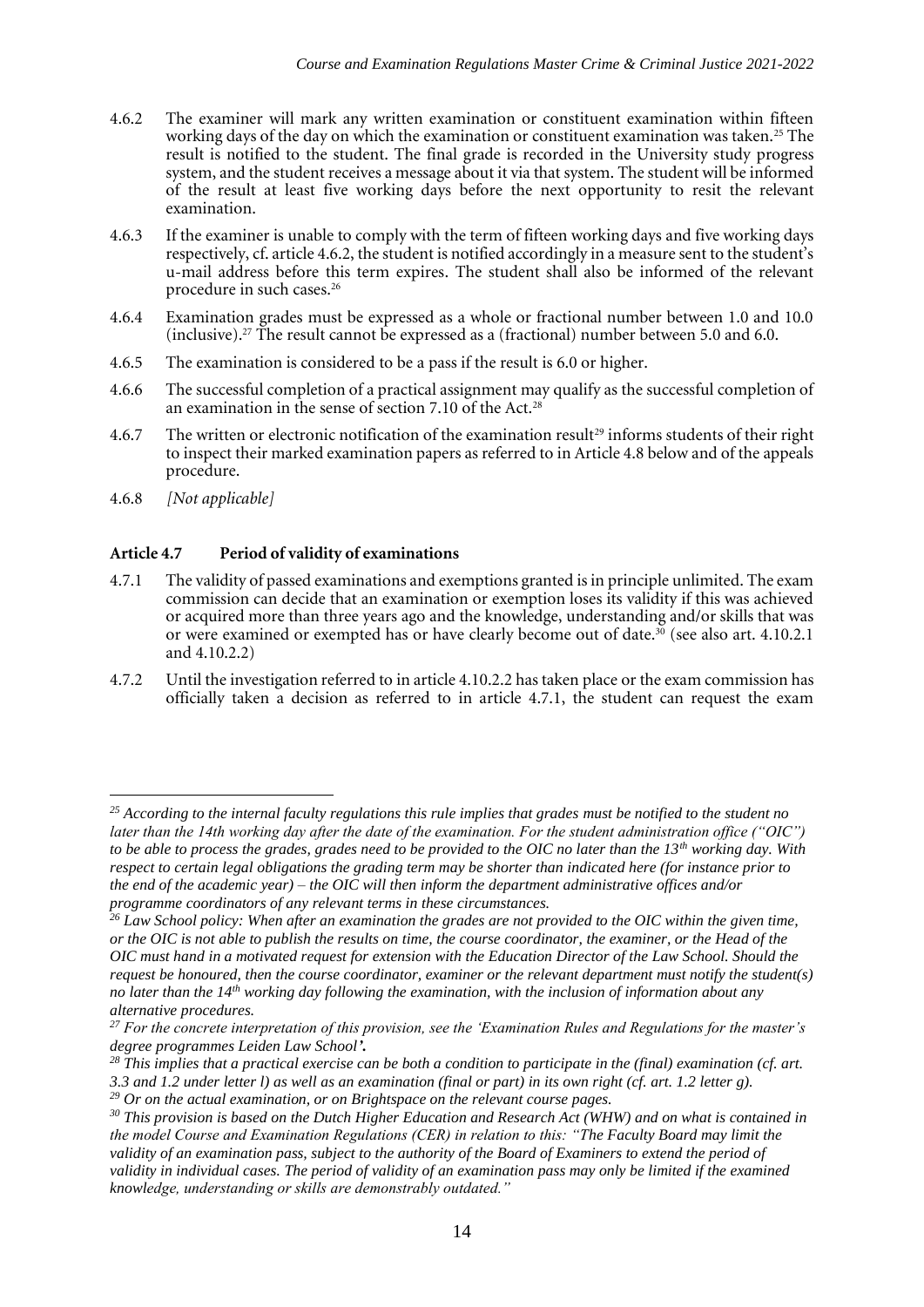commission to take a decision on the validity of exams passed and/or exemptions acquired by the student.<sup>31</sup>

4.7.3 The term stated in article 4.7.1 will commence on 1 September of the academic year subsequent to the year in which the examination was passed or an exemption was provided.

#### **Article 4.8 Inspection and feedback session**

- 4.8.1 Students are entitled to inspect their graded examination script no later than thirty days following the publication of the results of any written or digital examination.
- 4.8.2 During the period referred to in article 4.8.1, students may inspect the examination questions and assignments, as well as the grading schemes used to grade the examinations.
- 4.8.3 An exam review session will be held. In what manner and at what time the review session will take place will be communicated at the same time as the results of the examination via the Prospectus or the digital teaching environment (Brightspace) of the relevant course component.
- 4.8.4 The examiner is authorised to decide whether the inspection of the examination paper and the feedback session are to be collective or individual.
- 4.8.5 The examiner determines where and when the inspection of the examination paper and the feedback session will take place. Access to the examination script may coincide with the feedback session.
- 4.8.6 Students who can demonstrate that due to circumstances beyond their control they are or were unable to attend the review session, must be granted another opportunity for such a review (and the right to view) and, if possible, within the period referred to in article 4.8.1.

#### **Article 4.9 Exemption from examinations and/or practical assignments**

At the student's request and after consultation with the relevant examiner, the Board of Examiners may grant exemption<sup>32</sup> from one or more examinations or practical assignments on one of the following conditions:

- a. The student has successfully completed, at another university or an institute of higher professional education, a course component that is equivalent in content, level and study load to the component for which exemption is requested;
- b. The student has demonstrated to possess, whether or not in addition to that mentioned above in a., through relevant work or professional experience, equivalent skills and knowledge to the course component.

#### **Article 4.10 Final examination**

- 4.10.1 The Board of Examiners awards a degree certificate when there is sufficient proof that the final examination has been passed.
- 4.10.2.1As part of the final examination, the Board of Examiners is entitled to set an additional investigation into the knowledge, understanding and skills of the student and to assess the result.
- 4.10.2.2The investigation covers in any case the assessment of the exam commission on the validity of passed examinations and acquired exemptions as referred to in article 4.7.1.
- 4.10.3 The degree is only conferred once the Executive Board has declared that all procedural requirements (including the requirement to pay tuition fees) have been met. One degree

*<sup>31</sup> This provision is also an elaboration of the WHW Act and the model Course and Examination Regulations: "The Board of Examiners may, in accordance with the criteria specified in the Rules and Regulations and at the request of the student, extend the validity of examinations for a period to be specified by the Board itself. In the event of special circumstances in the sense of article 7.51, second clause, of the law, the Board of Examiners will act in accordance with the pertinent provisions in article 7.10, fourth clause of the law."*

*<sup>32</sup> Exemptions may also be arranged at the time of admission to the programme cf. chapter 5.*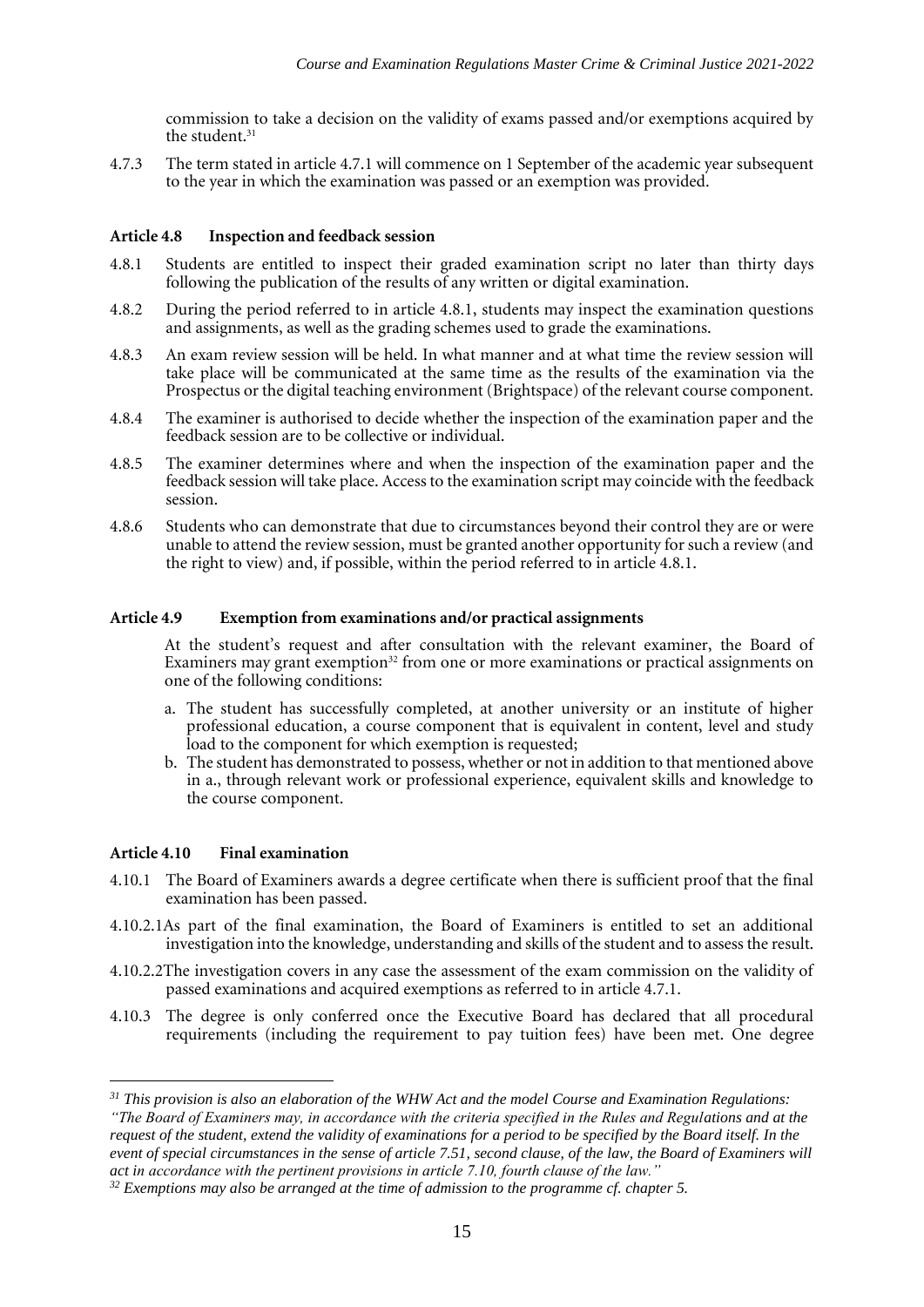certificate is awarded for each programme. It is recorded on the diploma that the (specialisation of the) programme has been delivered by Leiden University.

- 4.10.4 Pursuant to the regulations referred to in section 7.11 (3) of the Act, a student who is entitled to graduate may request the Board of Examiners to postpone graduation.<sup>33</sup>
- 4.10.5 This request must be submitted within five working days of the student receiving his or her examination results. In the request the student must state when he or she wishes to receive the degree certificate.
- 4.10.6 The Board of Examiners will approve the request if the student has not been enrolled in the programme for longer than three academic years. In exceptional cases, the Board of Examiners may decide to act otherwise.
- 4.10.7 A diploma supplement in Dutch and/or English complying with the European standard format, including the grading table applicable for the degree programme, is attached to the degree certificate. The certificate also includes a Latin certificate.

## **Article 4.11 The degree**

- 4.11.1 Students who have successfully passed the final examination of the programme are awarded the degree title of Master of Science (MSc).
- 4.11.2 The degree certificate specifies which degree has been awarded.

## **Article 4.12 Degree classification**

- 4.12.1 The student is awarded a degree classification for the final examination.
- 4.12.2 The degree classification is determined on the basis of the weighted average of all (course) examinations that belong to the final examination, with the exception of the (course) examinations/components for which an exemption was granted and course components for which the student only obtained a proof of attendance.
- 4.12.3 The weighted average of all grades is determined by multiplying the number of study credits (EC) of each course component by the grade awarded for this component, then adding these up, and finally dividing the result by the total number of study credits obtained.
- 4.12.4 Without prejudice to that contained in article 4.12.6 and article 4.12.7, the designation 'cum laude' will be added on the certificate and on the diploma if the following conditions have been met:
	- the weighted average of all course components is 8.0 or higher;
	- a minimum grade of 8.0 was achieved for the thesis;
	- the examination was passed within the nominal duration of study  $+1$  year, and;
	- no more than 20 ECTS in exemptions was granted.

The Board of Examiners sets corresponding conditions for part-time programmes, proportionate to the nominal duration of the study programme.

- 4.12.5 Without prejudice to that contained in article 4.12.6 and article 4.12.7, the designation 'summa cum laude' will be added on the certificate and on the diploma if the following conditions have been met:
	- the weighted average of all course components is a 9.0 or higher;
	- a minimum grade of 9.0 was achieved for the thesis;
	- the examination was passed within the nominal duration of study, and;
	- no more than 20 ECTS in exemptions was granted.

The Board of Examiners sets corresponding conditions for part-time programmes, proportionate to the nominal duration of the study programme.

*<sup>33</sup> Leiden University Regulations on postponing graduation:* 

*[https://www.organisatiegids.universiteitleiden.nl/en/regulations/general/regulations-on-postponing-graduation.](https://www.organisatiegids.universiteitleiden.nl/en/regulations/general/regulations-on-postponing-graduation)*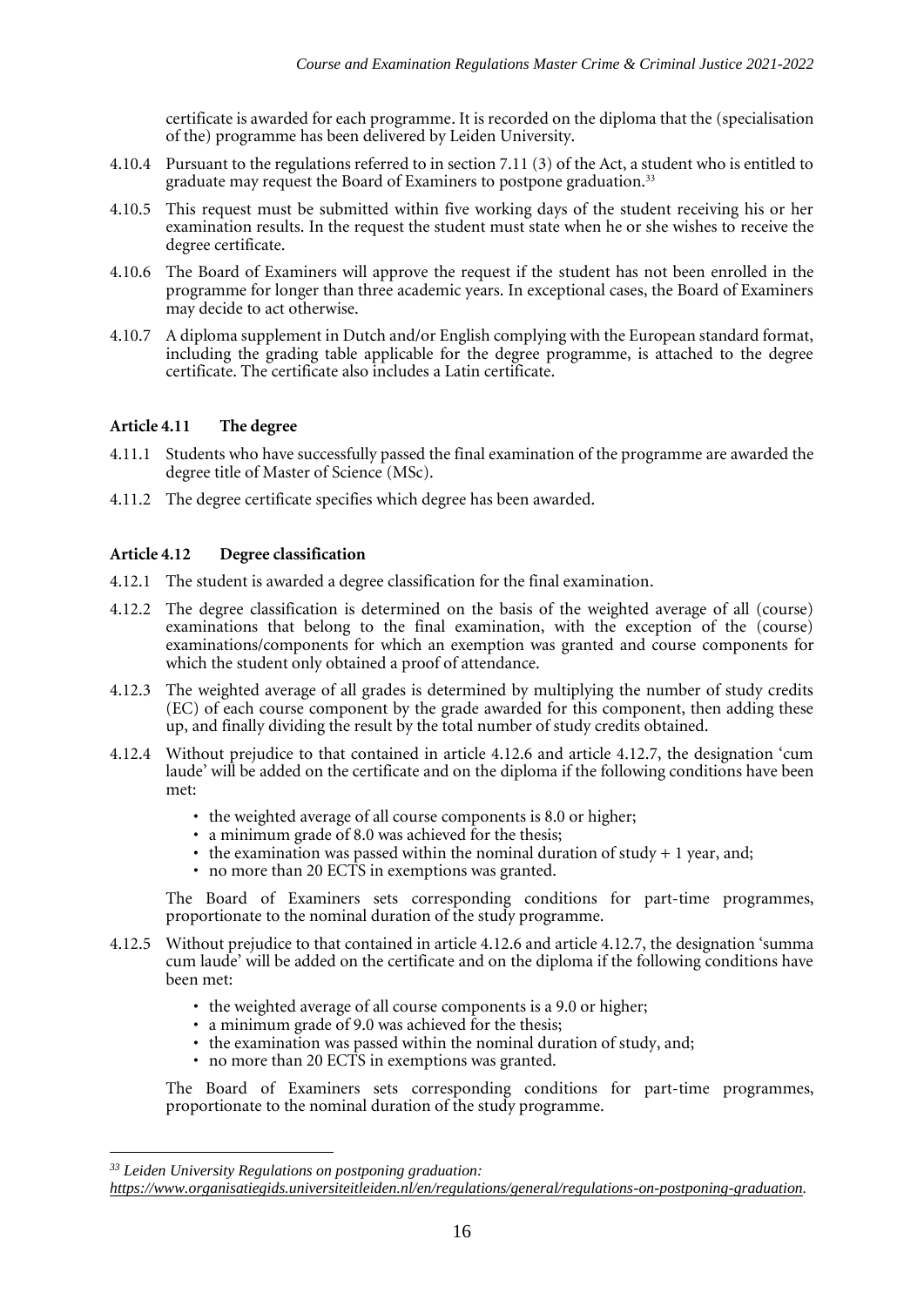- 4.12.6 The Board of Examiners may also decide to award a distinction in other, exceptional cases, on the condition that the weighted average mark does not differ by more than 0.5 from the grades stipulated in the fourth and in the fifth paragraphs above. Examples include such aspects as the development of the student throughout his study programme, possible exceptional performances on the part of the student in completing the final assignment or thesis, or other relevant exceptional circumstances.
- 4.12.7 If the student has been subject to disciplinary measures as a result of irregularity, fraud or plagiarism, as set out in the Rules and Regulations, he or she will not be awarded a distinction.<sup>34</sup>

#### **Article 4.13 Further education**

The degree awarded grants the holder access to a PhD programme.

*<sup>34</sup> A note will be made in the student's digital file of any occurrence of fraud or other disciplinary measures pursuant to article 4.5 and the 'Examination Rules and Regulations Master's Programmes Leiden Law School' of the Board of Examiners.*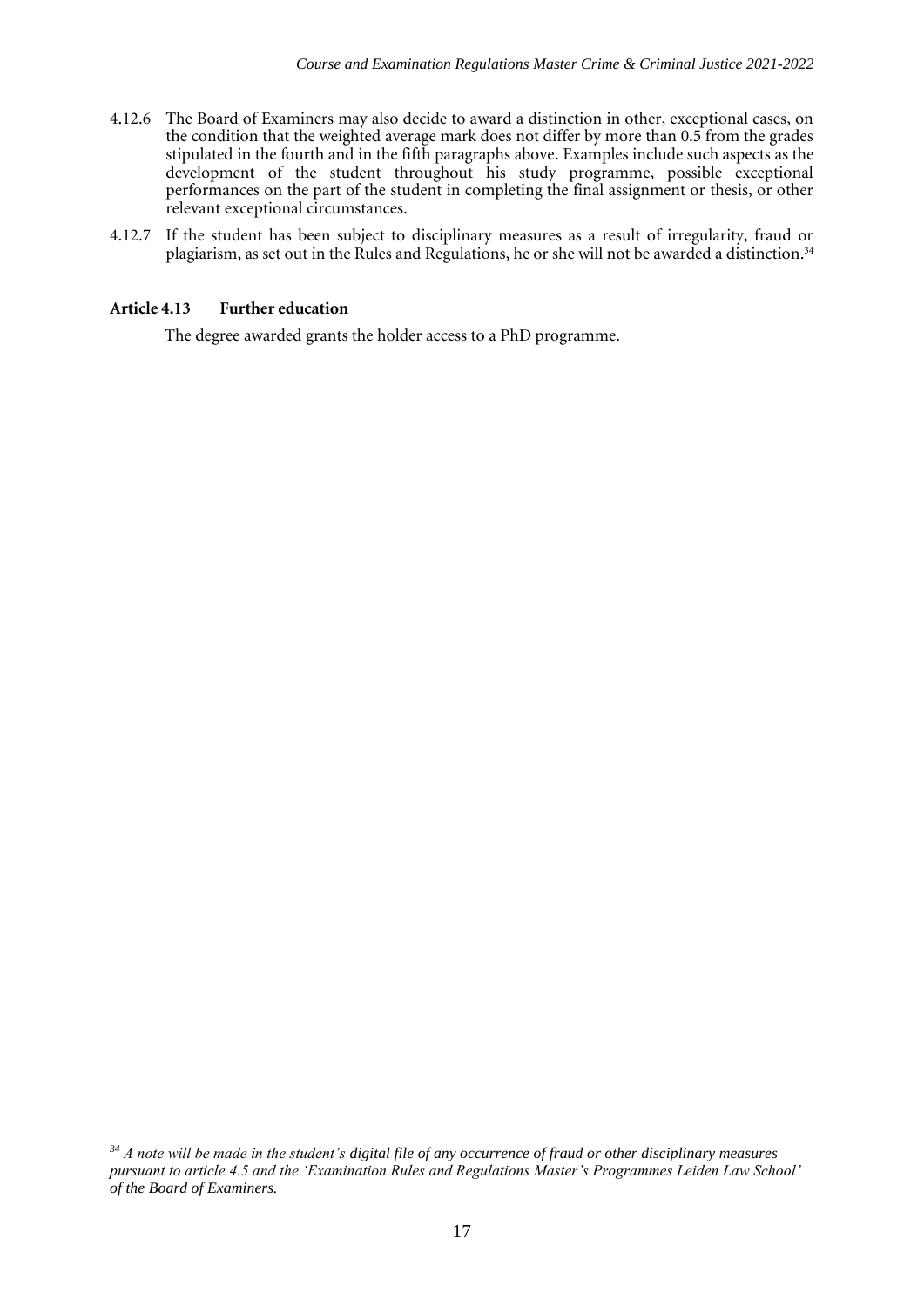#### **Chapter 5 – Admission to the programme**

*Editorial comment: the admissions requirements 2021-2022 are also included in the admissions requirements 2022-2023.*

*Note! Both requirements have the same article numbering.*

#### *Chapter 5.1 Admission to the specialisation Criminology and Security Policy*

*(…)*

## *Chapter 5.2 Admission to the specialisation Comparative Criminal Justice*

#### *Admission to the academic year 2021-2022*

#### *Article 5.2-5.1 Confirmation of Admission*

- *5.2-5.1.1 A confirmation of admission can be issued by the Faculty Board if the student fulfils the entry requirements specified in article 5.2-5.2 in so far as the maximum number of enrolled students as determined by the Executive Board for the programme is not exceeded.*
- *5.2-5.1.2 The confirmation of admission must be applied for according to the rules set out in the Regulations for Admission to the Master's programmes.<sup>35</sup>*

#### *Article 5.2-5.2 Admission to the academic year 2021-2022*

- 5.2-5.2.1 *Pursuant to section 7.30b, first paragraph, of the Act holders of one of the following degrees may be admitted to (a specialisation of) the programme:*
	- a bachelor's degree in criminology, law, social sciences or another study which is sufficiently *related to criminology, crime and law enforcement and obtained from a Dutch or international research university; and*
	- *who have sufficient knowledge of the programme's language(s) of instruction. Language proficiency is required in the English language (in accordance with art. 2.8). The required level for the English language is 7.0 IELTS (as laid down by Leiden University).*
- *5.2-5.2.2 The Board of Admissions may, on request, grand admission to the (specialisation of the) programme to persons who do not meet the requirements specified in article 5.2-5.2.1 but who can demonstrate<sup>36</sup> to the satisfaction of the Board of Admissions that they possess an equal level of knowledge, understanding and skills as the holders of a degree specified in article 5.2-5.2.1, possibly under conditions to be further determined, without prejudice to the requirements in article 5.2- 5.2.4.*
- *5.2-5.2.3 Further to article 2.8 concerning proficiency in the language of instruction and the language requirement stated in article 5.2-5.2.1 second paragraph, the Admissions Board can request that this level is demonstrated further until it is satisfied that the requirement has been met.*
- *5.2-5.2.4 In addition to the requirements stated in articles 5.2-5.2.1 and 5.2-5.2.2, additional selection criteria apply in the form of additional documents to be submitted upon an application for admission:*
	- *a. an extensive curriculum vitae including grades achieved in the courses of the relevant previous education,*
	- *b. an (English) bachelor thesis or paper,*
	- *c. two academic references, and*

*<sup>35</sup> The Regulations for Admission to Master's Programmes of Leiden University can be found on the following website[: https://www.organisatiegids.universiteitleiden.nl/en/regulations/general/regulations-for-admission-to](https://www.organisatiegids.universiteitleiden.nl/en/regulations/general/regulations-for-admission-to-master-programmes)[master-programmes.](https://www.organisatiegids.universiteitleiden.nl/en/regulations/general/regulations-for-admission-to-master-programmes)*

*<sup>36</sup> A diploma, list of grades, CV and motivation letter may be requested.*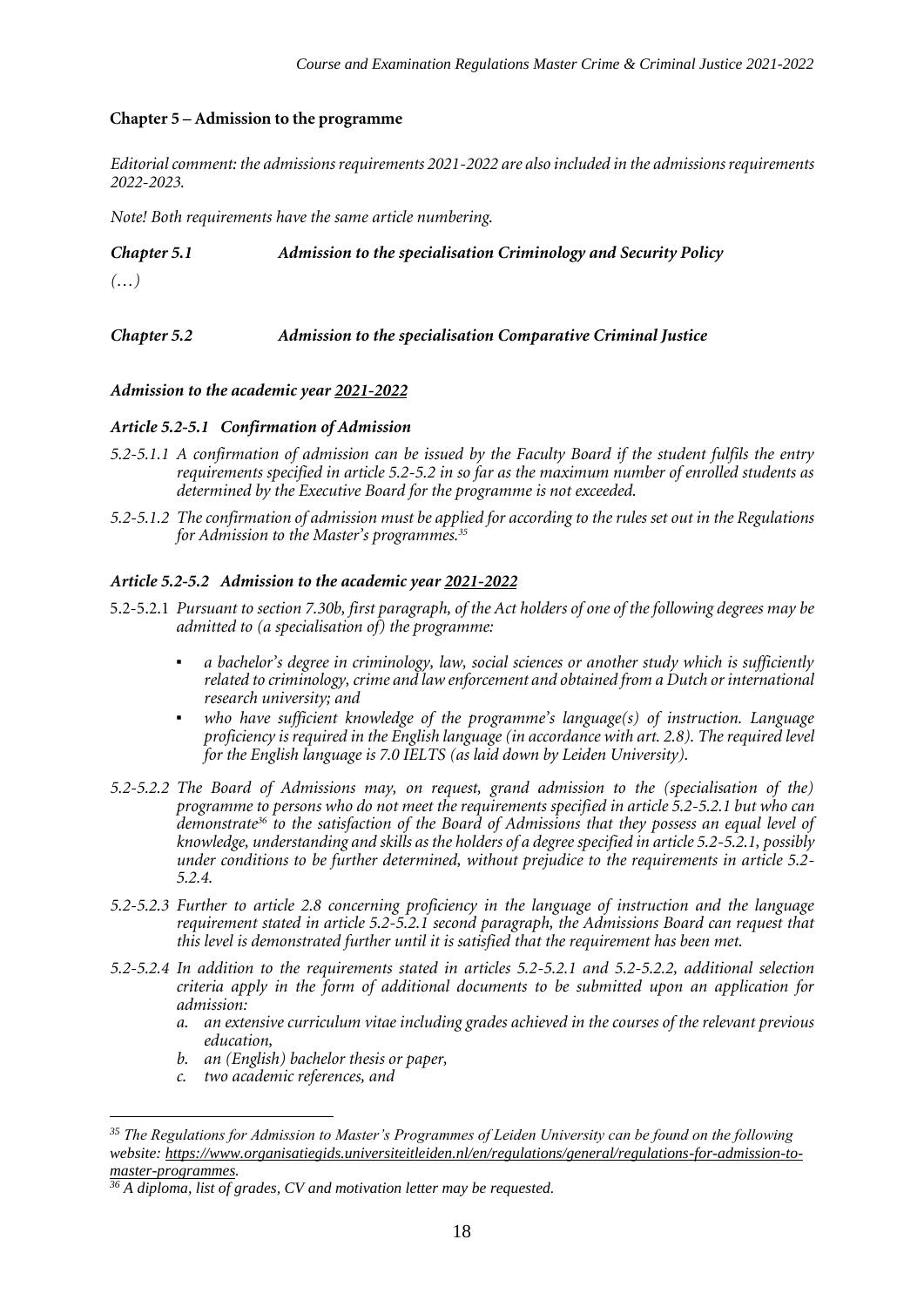*d. a motivation letter written in English in which the student outlines his/her academic background and provides the motivation for wishing to participate on this master programme.*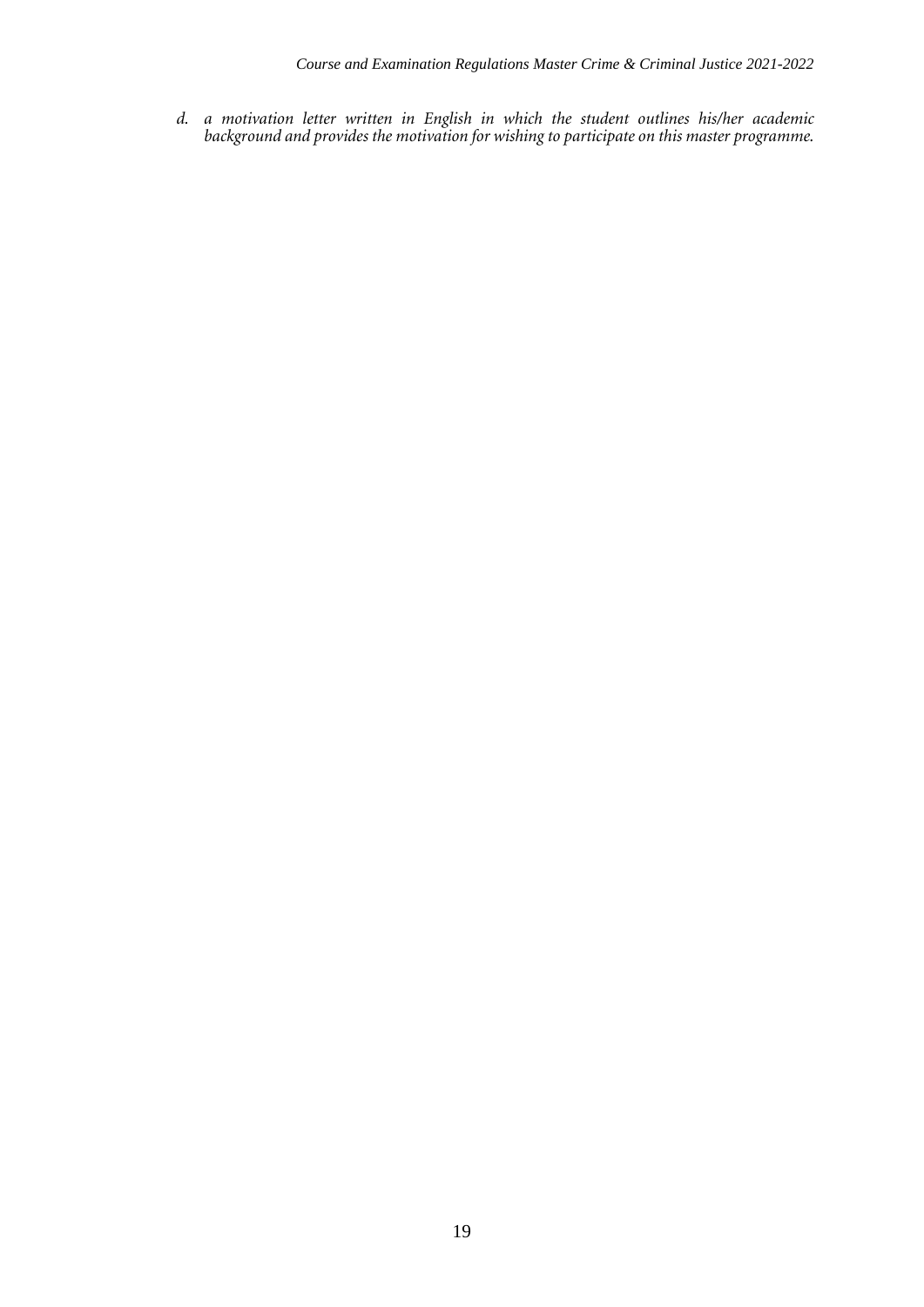#### **Admission to the academic year 2022-2023**

## **Chapter 5.1 Admission to the specialisation Criminology and Security Policy**

**(…)**

#### **Chapter 5.2 Admission to the specialisation Comparative Criminal Justice**

#### **Article 5.2-5.1 Confirmation of Admission**

- 5.2-5.1.1 A confirmation of admission can be issued by the Faculty Board if the student fulfils the entry requirements specified in article 5.2-5.2 in so far as the maximum number of enrolled students as determined by the Executive Board for the programme is not exceeded.
- 5.2-5.1.2 The confirmation of admission must be applied for according to the rules set out in the Regulations for Admission to the Master's programmes.<sup>37</sup>

#### **Article 5.2-5.2 Admission to the academic year 2022-2023**

- 5.2-5.2.1 Pursuant to section 7.30b, first paragraph, of the Act holders of one of the following degrees may be admitted to (a specialisation of the) programme:
	- a bachelor's degree in criminology, law, social sciences or another study which is sufficiently related to criminology, crime and law enforcement and obtained from a Dutch or international research university; and
	- who have sufficient knowledge of the programme's language(s) of instruction. Language proficiency is required in the English language (in accordance with art. 2.8). The required level for the English language is 7.0 IELTS (as laid down by Leiden University).
- 5.2-5.2.2 The Board of Admissions may, on request, grand admission to the (specialisation of the) programme to persons who do not meet the requirements specified in article 5.2-5.2.1 but who can demonstrate<sup>38</sup> to the satisfaction of the Board of Admissions that they possess an equal level of knowledge, understanding and skills as the holders of a degree specified in article 5.2- 5.2.1, possibly under conditions to be further determined, without prejudice to the requirements in article 5.2-5.2.4.
- 5.2-5.2.3 Further to article 2.8 concerning proficiency in the language of instruction and the language requirement stated in article 5.2-5.2.1 second paragraph, the Admissions Board can request that this level is demonstrated further until it is satisfied that the requirement has been met.
- 5.2-5.2.4 In addition to the requirements stated in articles 5.2-5.2.1 and 5.2-5.2.2, additional selection criteria apply in the form of additional documents to be submitted upon an application for admission:
	- a. an extensive curriculum vitae including grades achieved in the courses of the relevant previous education,
	- b. an (English) bachelor thesis or paper,
	- c. two academic references, and
	- d. a motivation letter written in English in which the student outlines his/her academic background and provides the motivation for wishing to participate on this master programme.

*<sup>37</sup> The Regulations for Admission to Master's Programmes of Leiden University can be found on the following website[: https://www.organisatiegids.universiteitleiden.nl/en/regulations/general/regulations-for-admission-to](https://www.organisatiegids.universiteitleiden.nl/en/regulations/general/regulations-for-admission-to-master-programmes)[master-programmes.](https://www.organisatiegids.universiteitleiden.nl/en/regulations/general/regulations-for-admission-to-master-programmes)*

*<sup>38</sup> A diploma, list of grades, CV and motivation letter may be requested.*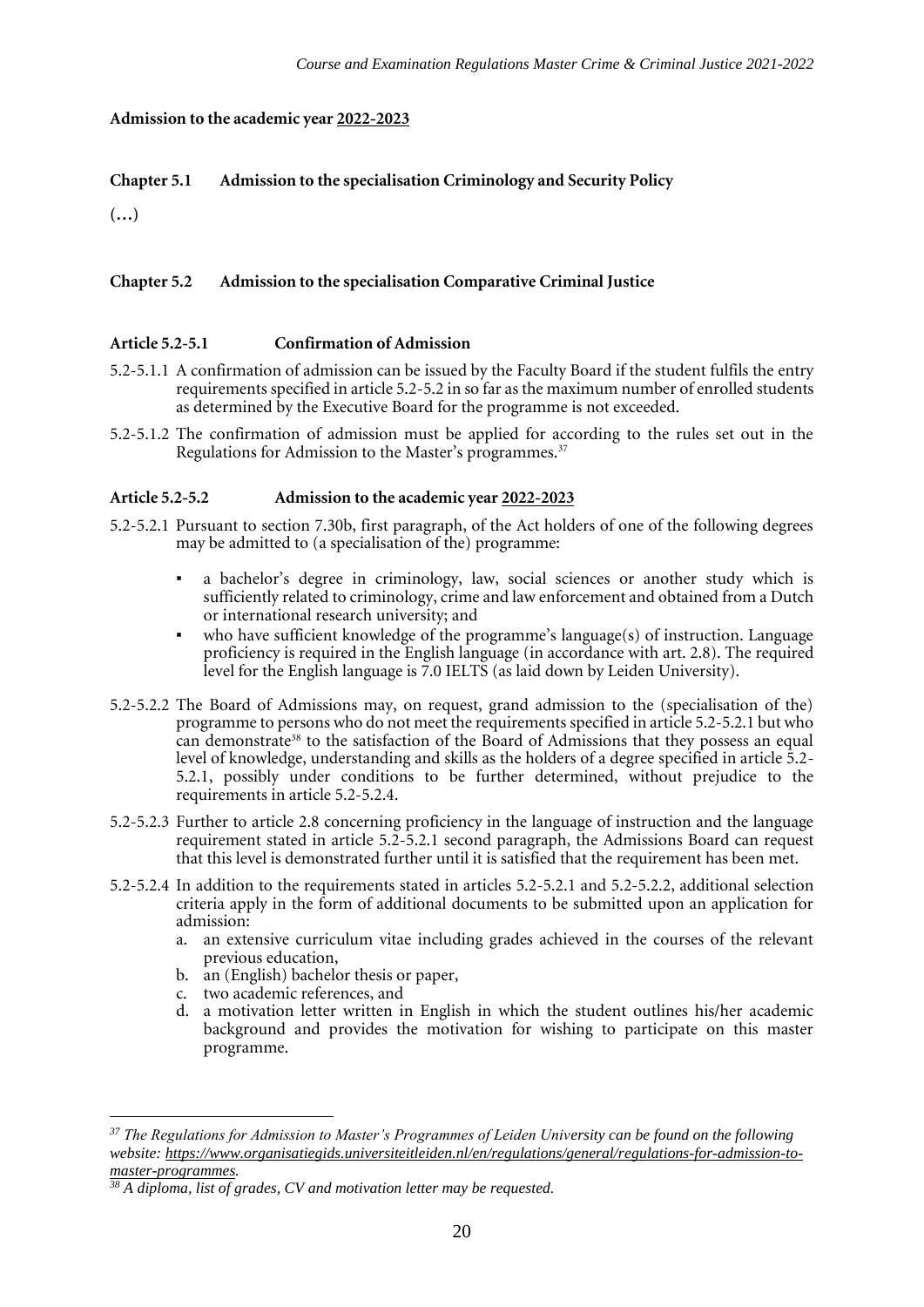#### **Chapter 6 – Student counselling and study advice**

#### **Article 6.1 Study progress administration**

- 6.1.1 The Faculty Board<sup>39</sup> keeps records of individual student results.
- 6.1.2 Students may inspect their results in the student progress system at any time.<sup>40</sup>

## **Article 6.2 Introduction and student counselling**

The department is responsible for an introduction to the programme and for student counselling.

## **Article 6.3 Supervision of the master's thesis**

- 6.3.1 Together with the first reader/supervisor, the student draws up a plan for the thesis as referred to in article 3.3.2. This plan is based on the study load set for this particular course component in the Prospectus.
- 6.3.2 The planning referred to in article 6.3.1 includes details on the manner and frequency of thesis supervision.

## **Article 6.4 Top-level sports**

Students who engage in top-level sports at a professional level are offered the opportunity to adjust their study programme to their sporting activities as much as possible (that is as reasonably practicable). The programme follows the guidelines drawn up by the university's Executive Board to determine who belongs to this category.<sup>41</sup>

#### **Article 6.5 Disability or chronic medical condition**

Students suffering from a disability or a chronic illness are offered the opportunity to adjust their study programmes to compensate for any limitations, as reasonably practicable. These adjustments will be made as much as possible in accordance with the limitations resulting from their disability or illness but may not affect the quality of level of difficulty of a course unit or the examination programme.<sup>42</sup>

#### **Article 6.6 Study and internships abroad**

For students who as a result of a stay abroad or internship which was approved of by the Board of Examiners may suffer from a demonstrable delay in their studies, measures - as far as reasonably practicable - will be taken to limit the delay.

*<sup>39</sup> This means: The student administration centre ("OIC").*

*<sup>40</sup> Via uSis students can see their study results throughout the whole year. If necessary a print can be provided at the request of the faculty or the student.*

*<sup>41</sup> These adjustments will be made as much as possible in accordance with the limitations resulting from the professional sport but may not affect the quality of level of difficulty of a course unit or the examination programme.*

*<sup>42</sup> See the website: [https://www.organisatiegids.universiteitleiden.nl/en/regulations/general/protocol-studying](https://www.organisatiegids.universiteitleiden.nl/en/regulations/general/protocol-studying-with-a-disability)[with-a-disability.](https://www.organisatiegids.universiteitleiden.nl/en/regulations/general/protocol-studying-with-a-disability)*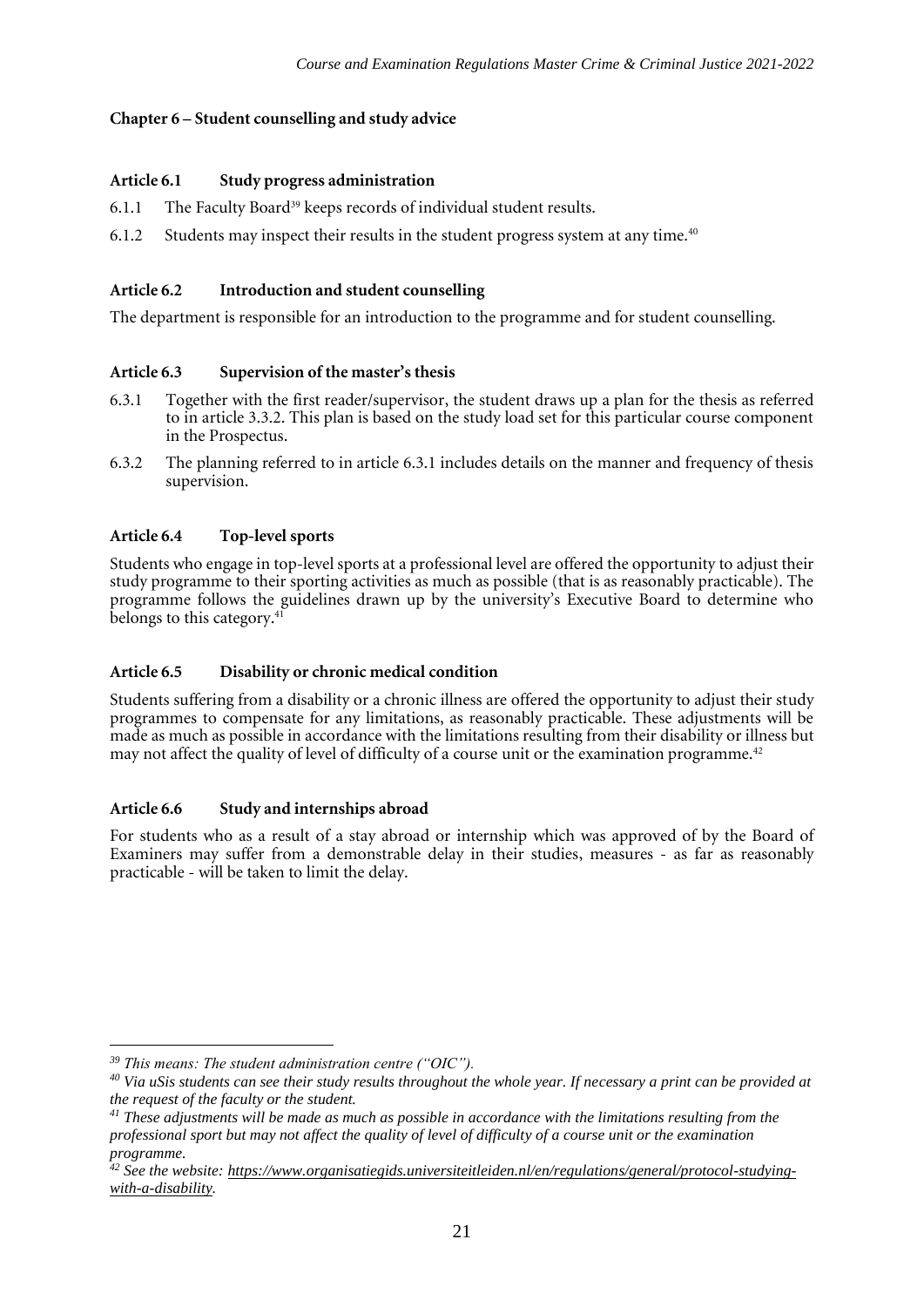#### **Chapter 7 – Evaluation of the programme**

#### **Article 7.1 Evaluation of the programme**

The programme is evaluated, among other ways, through:

- the annual course evaluations of the master course components;
- student panel discussions;<br>• the annual evaluations of
- the annual evaluations of lecturing staff and the corresponding annual teaching prize (the JSVO teaching prizes, the so-called vote for the best lecturer);
- the programme exit-survey completed by students who have newly graduated;
- the alumni-survey completed by graduates;
- the annual programme reports;
- *in the context of accreditation:* by noting critical points of self-reflection, the mid-term review and the institutional review;
- ad hoc (project) evaluations carried out by Faculty Board.